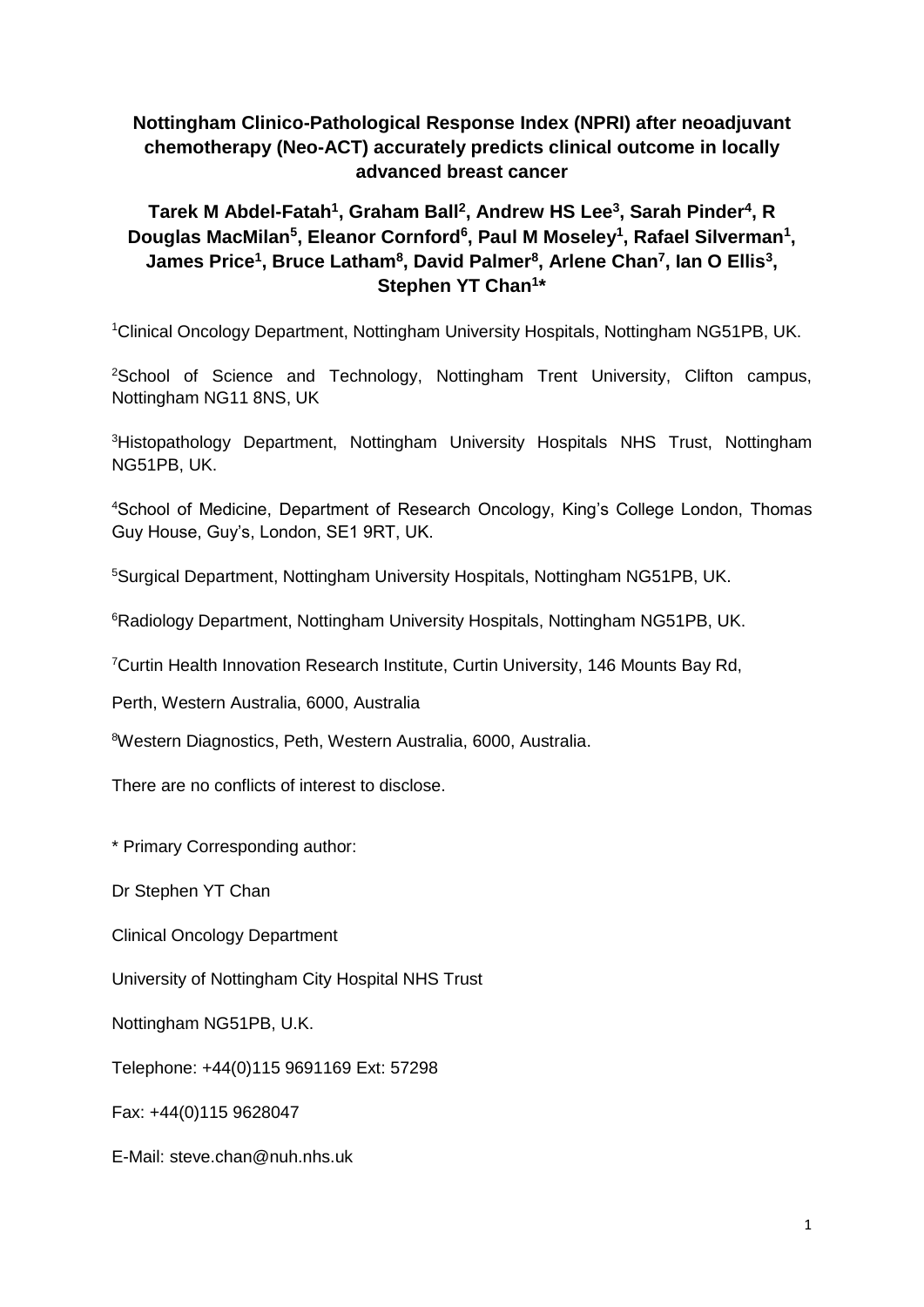#### **CONTEXT AND CAVEATS**

At present, there are no effective prognostic tools to guide adjuvant therapy based on response to neoadjuvant chemotherapy for locally advanced breast cancer (LABC). In the current study, a comprehensive clinico-pathological evaluation of a cohort of patients from a single centre was reviewed, including paired prechemotherapy diagnostic tumour core biopsy and post-chemotherapy surgical specimens, and a new clinico-pathological response index (NPRI) was developed. Patients can be divided into four distinct prognostic groups based on disease free survival (DFS) and breast cancer specific survival (BCSS), and the index was validated in an internal and external independent cohorts.

Patients with higher NPRI scores showed statistically significant associations with shorter DFS and BCSS. The specificity and sensitivity of NRPI is superior to currently used indexes including pathological complete response (pCR), residual cancer burden and pathological TNM staging (yp-TNM). For example, the good prognosis groups included 52% of all patients based on NPRI scores, compared to only 15% of patients by using the pCR criteria. This score has the potential to become the best prognostic tool currently to determine adjuvant-therapy following neoadjuvant chemotherapy, and to standardized important factors for the reporting of results in this setting. However, the NPRI has to be tested as a clinical tool to guide, and make a difference to, the choice and outcome of adjuvant-therapy in a prospective clinical trial.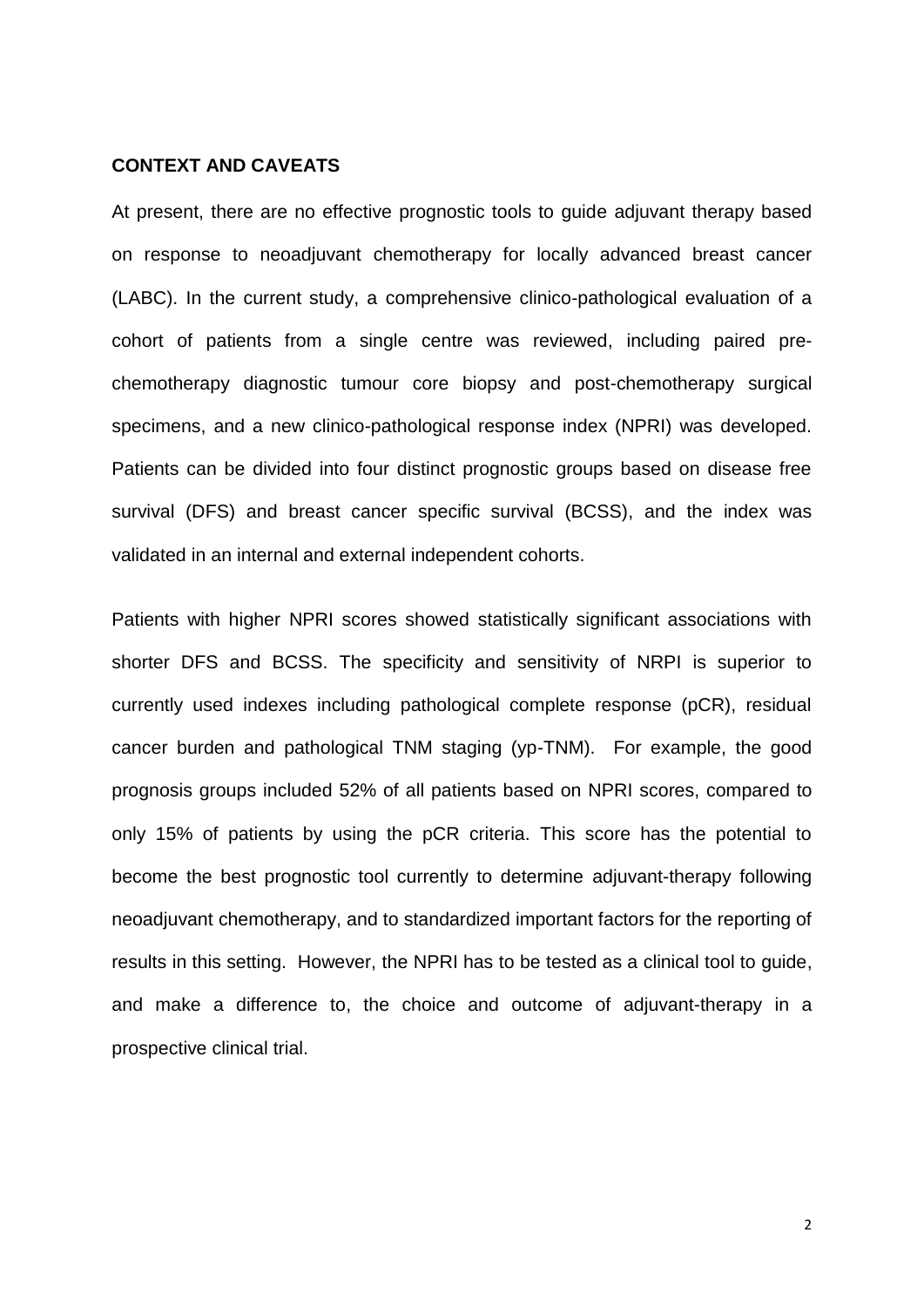#### **Abstract**

Purpose: There is a need to identify more sensitive clinico-pathological criteria to assess the response to Neo-ACT and guide subsequent adjuvant-therapy. Experimental Design: We performed a clinico-pathological assessment of 427 patients who had completed Neo-ACT for locally advanced breast cancer (LABC) with a median follow-up of 5-years. Patients were divided into a training set treated with anthracycline combination chemotherapy (AC, n=172); an internal validation set treated with AC and taxane (n=130); and an external validation set treated with AC with or without taxane (n=125).

Results: A multivariate Cox regression model demonstrated the absence of fibrosis, presence of lympho-vascular invasion, and increasing number of lymph node metastases were significantly associated with short disease-free survival (DFS) and breast-cancer specific survival (BCSS, p<0.01), whilst reduction of tumour size was associated with DFS (p=0.022). Nottingham Clinico-Pathological Response Indexes (NPRIs) were calculated and four prognostic groups (NPRI-PGs) were identified. Patients in prognostic group 2 (NPRI-PG2) for DFS (n=63/172; 36.6%) and BCSS (66/172; 38.4%) have the same prognosis as those who achieved pCR (NPRI-PG1; 15%). Receiver operating characteristic (ROC) curves indicated that the NPRI outperformed the currently used prognostic factors and adding NPRI improved their performance as a predictor for both DFS (AUC=0.87) and BCSS (AUC= 0.88). Conclusions: The NPRI predicts DFS and BCSS, with a higher sensitivity than pCR. The NPRI can also improve the sensitivity and specificity of clinico-pathological response as a study end-point, for assessing response to Neo-ACT, and can serve as a valuable tool for the discovery of future predictive molecular markers.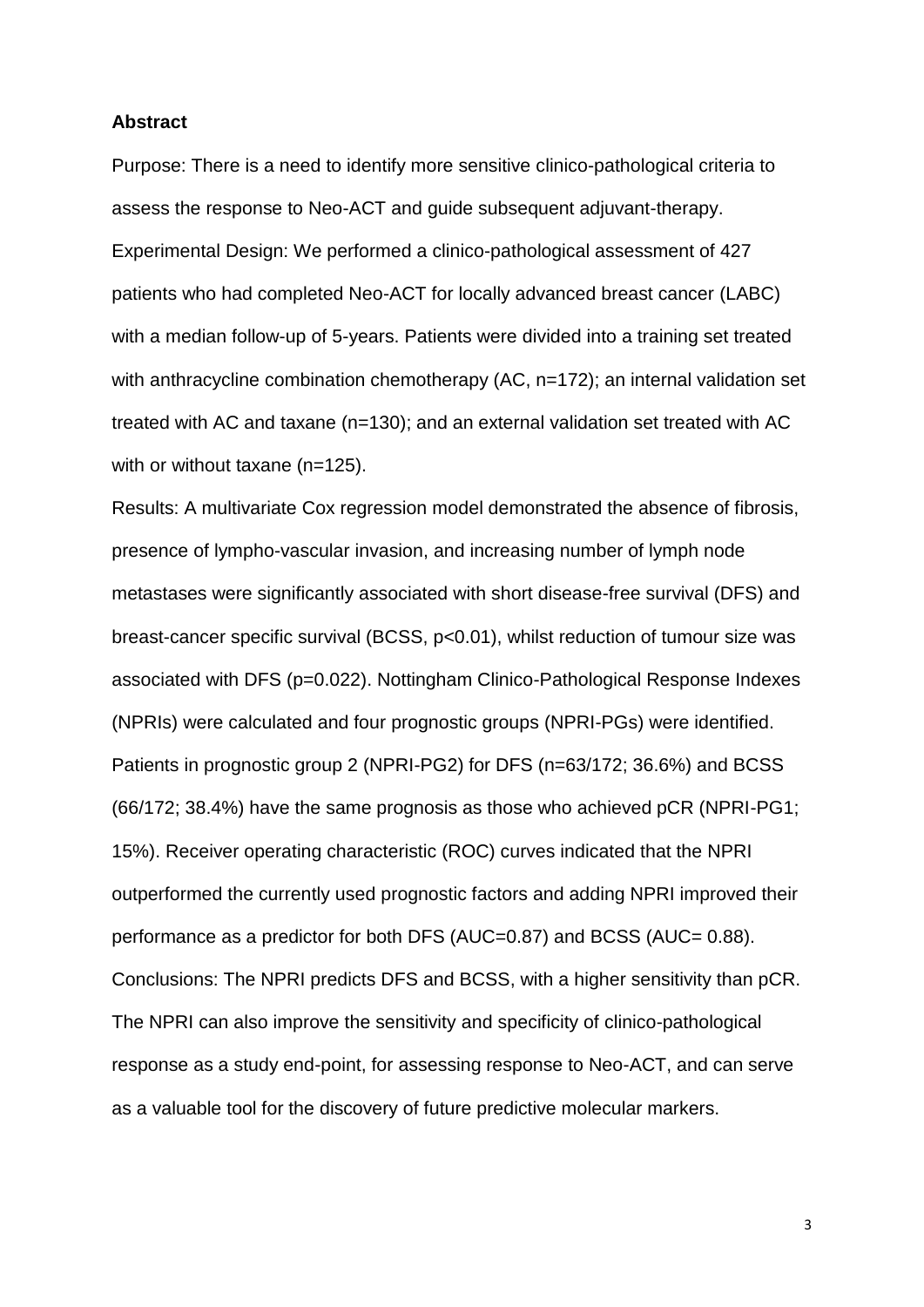**Key Words:** Breast Cancer, Response to Neoadjuvant Chemotherapy, Clinicopathological assessment, NPRI

**Running title:** NPRI predicts clinical outcome in LABC after Neo-ACT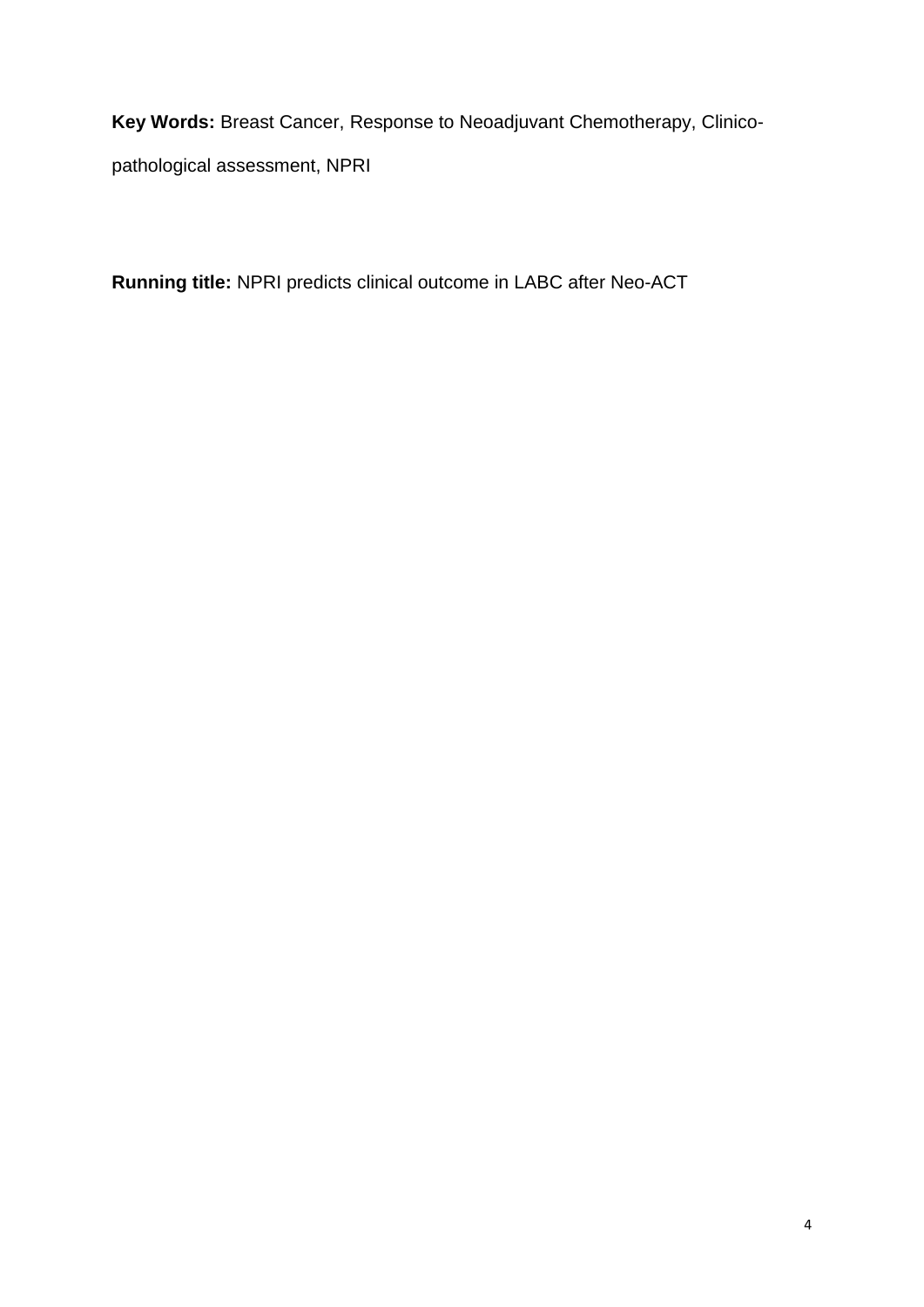#### **Introduction**

A meta-analysis combining data from over  $3.900$  patients<sup>[1](#page-28-0)</sup> with locally advanced breast cancer (LABC) demonstrated no difference in overall survival and disease progression between neoadjuvant and adjuvant chemotherapy. Several clinical trials have confirmed the safety and efficacy of neoadjuvant chemotherapy and established its utility in the management of LABC<sup>[2](#page-28-1)</sup>. Although response to neoadjuvant chemotherapy may provide some indication about the potential response of the tumour to further treatment<sup>[3](#page-28-2)</sup>, and may be informative about cancer biology<sup>[4](#page-28-3)</sup>, the optimal method of assessing response and it impact on survival is yet to be established and there are no universally accepted criteria<sup>[5](#page-28-4)</sup>.

Many studies have shown that achieving pathological complete response (pCR) after neoadjuvant chemotherapy predicts overall survival, which is independent of treatment regimen<sup>[6-8](#page-28-5)</sup>. However, selected trials comparing different neoadjuvant chemotherapy regimens have failed to demonstrate an association between pCR rate and improved outcome<sup>[9](#page-28-6)</sup>. Furthermore pCR is an imperfect surrogate for clinical outcome, given that: i) only a small fraction of neoadjuvant chemotherapy patients achieve pCR (3-28%; according to the definition of pCR and chemotherapeutic regimen), ii) patients who do not achieve pCR may still have a good prognosis whilst patients who achieve pCR can still experience recurrent disease<sup>[10](#page-28-7)</sup>, and iii) the presence of residual cancer cells observed after neoadjuvant therapy reflects a wide range of responses from near-pCR to complete resistance.

In this study we identified clinico-pathological criteria that could assess and grade response to neoadjuvant chemotherapy and subsequently correlate with clinical outcome. We used these criteria to develop a new clinico-pathological response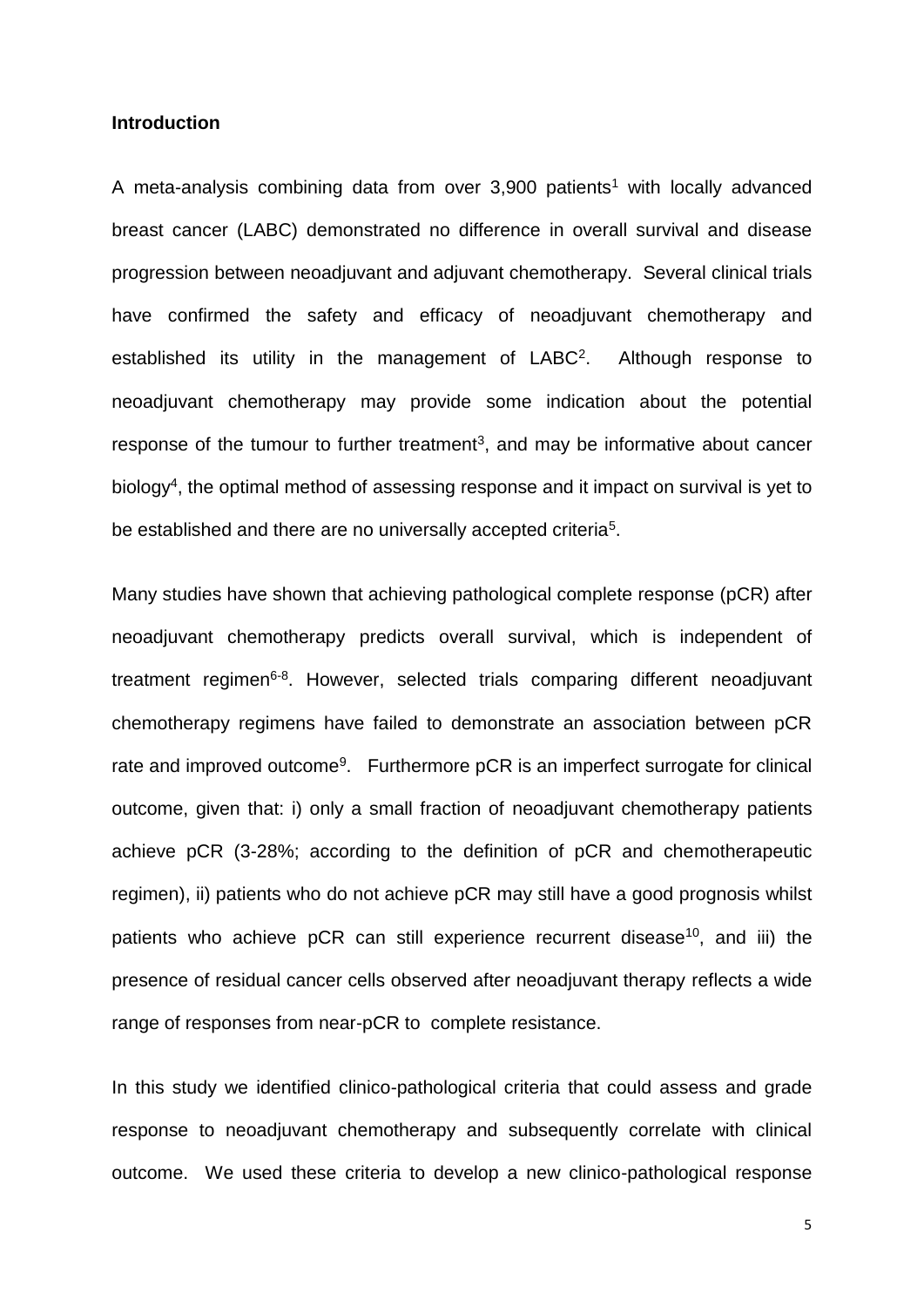index (the Nottingham Clinico-Pathological Response Index, NPRI) that can predict the clinical outcome for patients who receive neoadjuvant chemotherapy.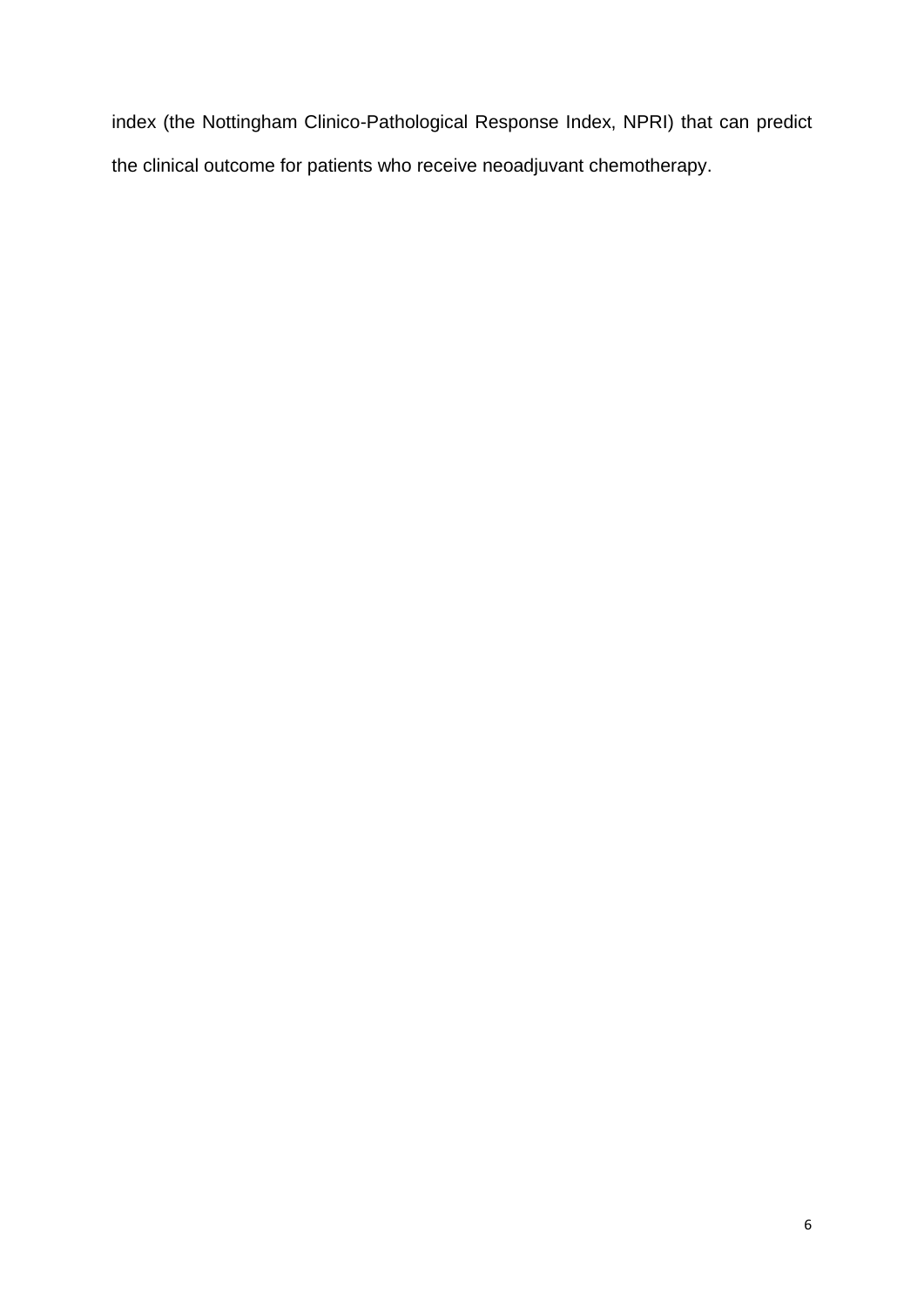#### **Materials and Methods**

#### **Patients**

427 patients with clinical stage IIA-IIIC disease (T1-4, N0-3, and M0) who completed neoadjuvant chemotherapy for LABC were included in this study and divided into 3 cohorts according to treatment centre and regimen:

- 1) The training cohort (n=172) were diagnosed at Nottingham University Hospitals (NUH) between 1996 and 2011 and treated with standard anthracycline regimens (AC) in the form of 6 cycles of FEC (5-fluorouracil 500 mg/m<sup>2</sup>, epirubicin 75–100 mg/m<sup>2</sup>, cyclophosphamide 500 mg/m<sup>2</sup>, on day 1 of a 21-day cycle). This cohort was used to characterize the NPRI and to determine cut-off points for prognostic groups (NPRI-PGs) based on DFS and BCSS.
- 2) The internal validation cohort (n=130) included patients who were treated at the same institution (NUH) between 2002 and 2011 and received a taxane in addition to the AC regimens (AC-T) as part of clinical trial protocols.
- 3) The external validation cohort (n=125) were treated at the Breast Clinical Trials Unit at Mount Hospital (Perth, Western Australia) between 1999 and 2011 and received AC regimens with or without a taxane.

Detailed patient demographics and clinico-pathological characteristics were prospectively assessed and regularly updated (summarized in supplementary online table S1). All patients underwent neoadjuvant chemotherapy, mastectomy or breastconserving surgery and axillary dissection, followed by adjuvant radiation therapy. Patients with hormone receptor–positive breast cancer were offered 5 years of adjuvant endocrine therapy. The median follow-up time was 60 months for the entire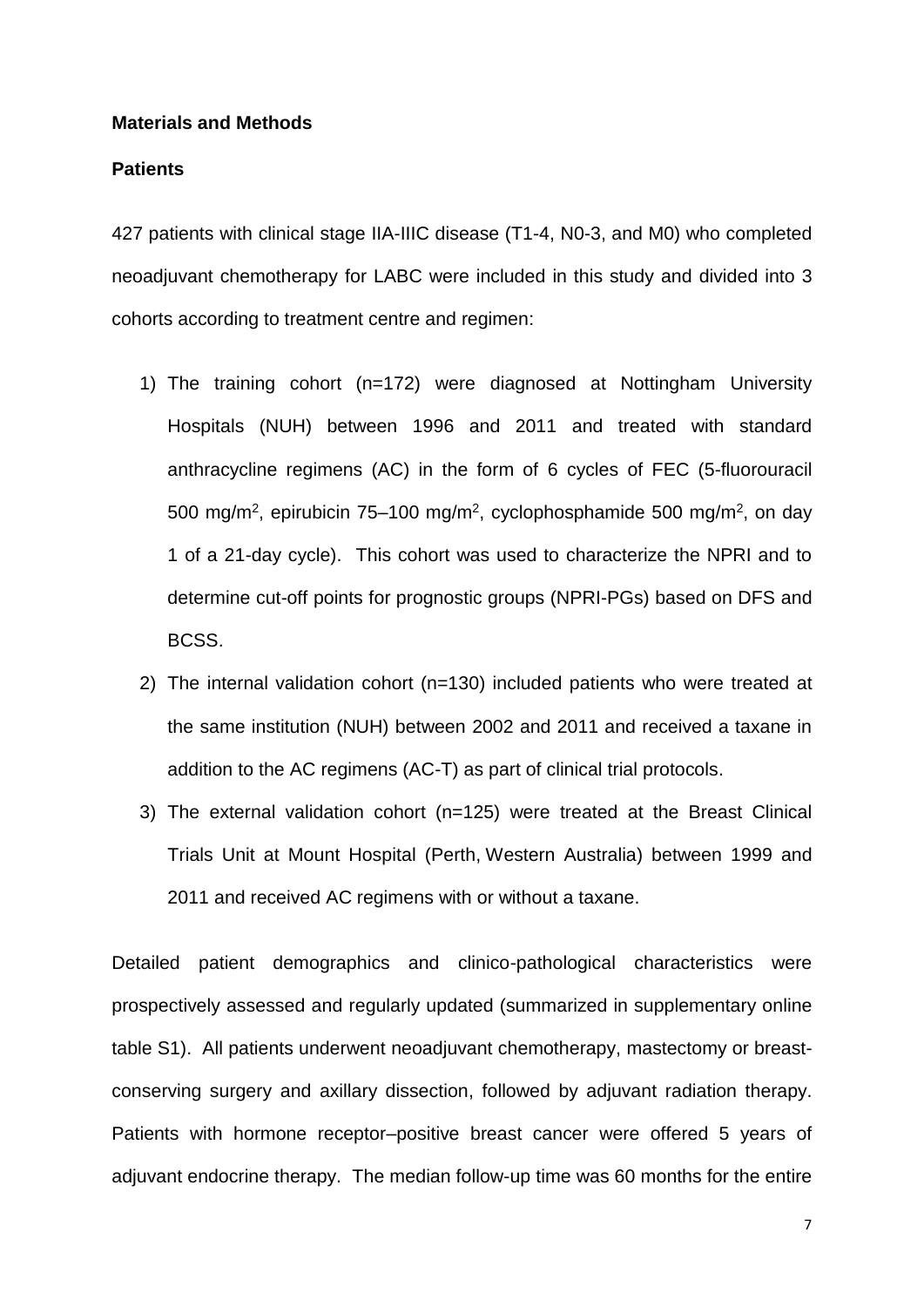population and all patients gave their informed consent before initiation of therapy. The Nottingham Research Ethics Committee approved this work.

#### **Pathological Review**

Six authors (IOE, SEP, AHSL, BL, DP and TM A-F) contributed to a comprehensive review of the pathology reports and haematoxylin and eosin stained slides from pairmatched diagnostic core biopsies and surgical resection specimens (breast and regional lymph nodes). Pathological features were assessed and their evaluation criteria are summarized in supplementary online table (S2). Absence of fibrosis with or without granulation tissue, and necrosis in both the tumour bed and dissected regional lymph nodes, was considered as evidence for the absence of any pathological response reaction to chemotherapy. pCR was defined as the absence of residual invasive carcinoma in both the breast and regional lymph nodes. The number of histologically positive lymph nodes was determined by examination of serial macroscopic sections of each lymph node. On average, 16 breast-blocks and all submitted lymph nodes were examined for each case before a diagnosis of pCR was reached.

Oestrogen receptor (ER), progesterone receptor (PR) and human epidermal growth factor receptor 2 (HER2) measurements were available for all patients and reassessed according to the most recent American Society of Clinical Oncology/College of American Pathologists (ASCO/CAP) guidelines<sup>[14](#page-28-8)[,15](#page-28-9)</sup>. The primary tumour size and lymph node stage at the time of diagnosis were determined by physical examination and imaging, including mammography and sonography. Clinical staging of the breast cancer at the time of diagnosis (presenting-TNM stage) and the pathological staging after neoadjuvant chemotherapy (yp-TNM stage) were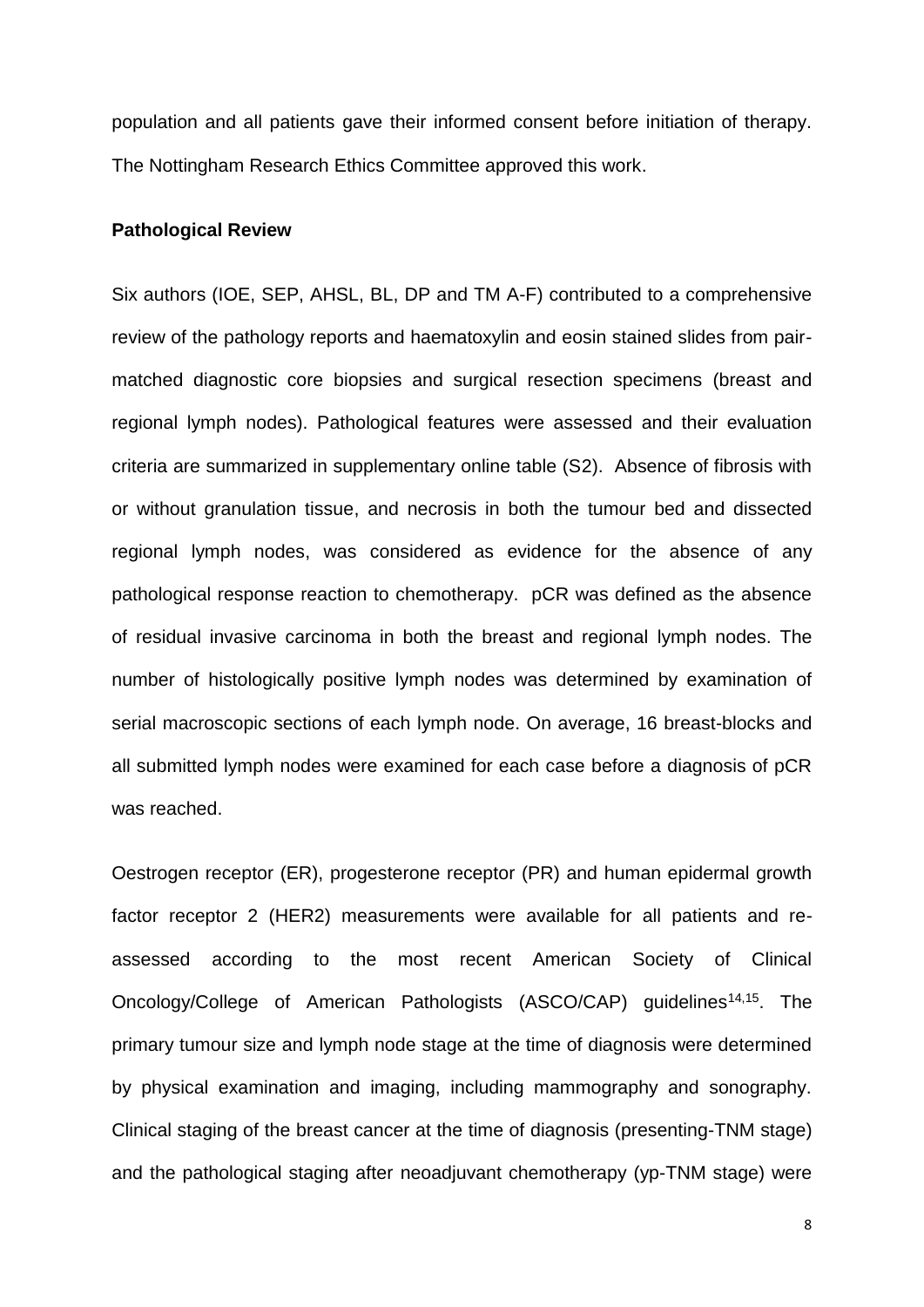determined using the revised American Joint Committee on Cancer (y-AJCC) staging system for breast cancer<sup>[16](#page-28-10)</sup>.

#### **Residual cancer burden**

Residual cancer burden (RCB) was estimated from routine pathologic sections of the primary breast tumour site and the regional lymph nodes after completion of neoadjuvant chemotherapy according to the MD Anderson Cancer Centre criteria<sup>[4](#page-28-3)</sup>. A calculated RCB index for each patient was generated using the calculation formula at the MD Anderson Cancer Centre's website [\(http://www3.mdanderson.org/app/medcalc/index.cfm?pagename=jsconvert3\)](http://www3.mdanderson.org/app/medcalc/index.cfm?pagename=jsconvert3) (last accessed 19<sup>th</sup> June 2014).

#### **Detailed statistical methods**

Statistical analyses were performed using STATISTICA (Stat Soft Ltd, Tulsa, USA) and SPSS (version 17, Chicago, USA). Where appropriate, Pearson's chi-squared; student's t-test and ANOVA tests were used. All tests were two-sided with a 95% confidence interval (CI) and a p value of less than 0.05 was considered to be indicative of statistical significance. Cumulative survival probabilities and 5-year DFS were estimated using the univariate Cox models and the Kaplan–Meier plot method where appropriate, and differences between survival rates were tested for significance using the log-rank test.

#### **Development and calculation of NPRI scores**

After definition of factors that were associated with DFS and BCSS, multivariate Cox proportional hazards models (with backward stepwise exclusion of these factors,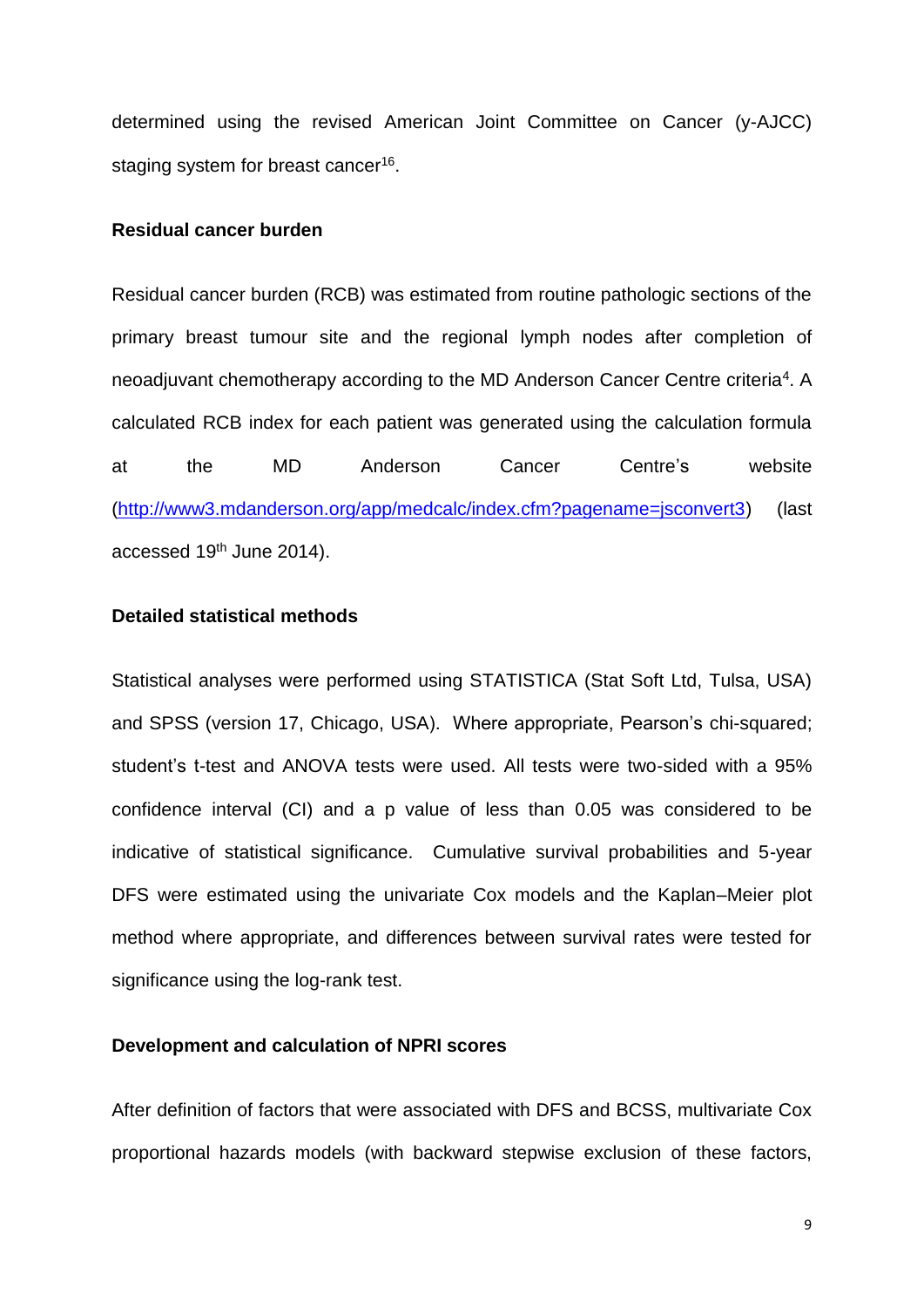using a criterion of *p* <0.05 for retention of factors in the model) were used to identify factors that were independently associated with clinical outcomes. The statistical significance of the model was assessed based on the likelihood ratio test. The proportional hazards assumption was tested using both standard log-log plots and by generating Kaplan–Meier survival estimate curves, and observing that the curves did not intersect with each other. Hazard ratios (HRs) for relapse and death risks and 95% confidence intervals were calculated from the Cox proportional hazards analysis. Subsequently, NPRI scores for both DFS and BCSS were calculated using the summations of β-coefficient values of the factors/measurements retained in the final model after controlling for both hormonal and chemotherapies.

#### **Determination of NPRI cut-off**

As an NPRI score is a continuous risk, to evaluate its efficiency as a prognostic tool we defined pathological response subgroups associated with a prognostic outcome using specific cut-offs. We determined thresholds to define four NPRI prognostic groups (NPRI-PGs) with distinct prognoses: NPRI-PG1 included those with no traces of residual disease (i.e. those who achieved pCR), NPRI-PG2 included those with good response (near-pCR) and NPRI-PG3 and NPRI-PG4 those with moderate and the poorest responses respectively. To determine the first cut-off point (between NPRI-PG4 and other NPRI score groups), a multivariate Cox regression model was used that included the clinical and demographic covariates and a dichotomous NPRI based on cut-off points selected between the 5% and the 95% quartiles of the NPRI score distribution. The optimal cut-off point was selected as the quartile that maximized the profile log-likelihood of this model. A second cut-off point (between NPRI-PG2 and NPRI-PG3) was determined similarly by maximizing the profile log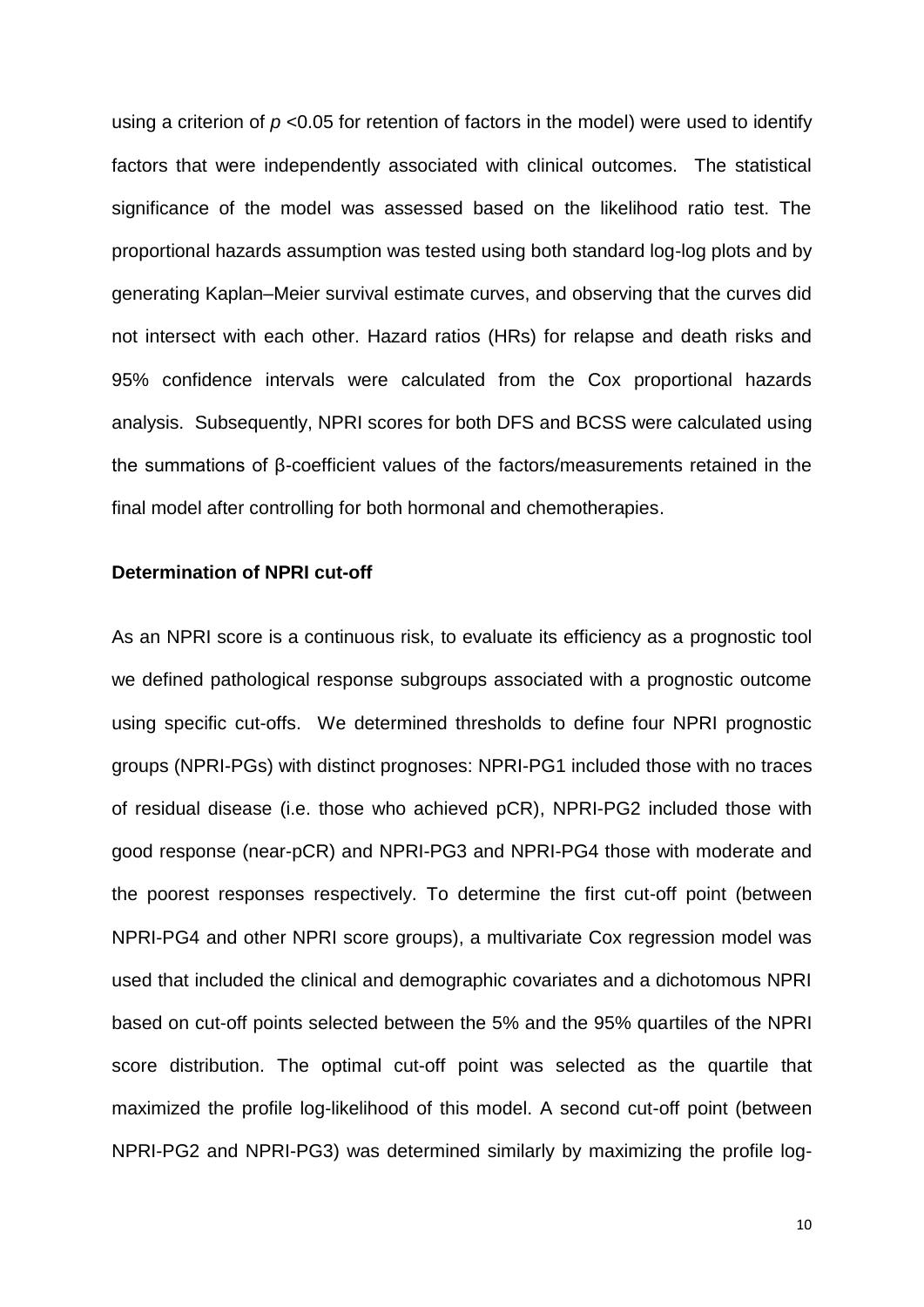likelihood of a Cox model that included all clinical covariates and the first dichotomous PRI-score factor (i.e. NPRI-PG4 versus NPRI-PG2/3).

#### **Clinical impact of NPRI and model discrimination**

To assess the potential clinical impact of the NPRI, multivariable analyses using the Cox proportional hazards model were performed with the NPRI score as a continuous variable, and/or a prognostic set of clinical-pathological variables controlling for neoadjuvant chemotherapy regimen and adjuvant chemotherapy.

Receiver operating characteristic (ROC) curves were generated to compare the different prognostic models with or without inclusion of NPRI scores. Logistic fit of low versus high survival category by cumulative hazard (the product of the hazard ratios of each incorporated variable) was performed. Area under the curve (AUC) values was calculated from ROC curves. An AUC of 0.8 or above was considered a good classifier.

Model discrimination was evaluated based on Harrell's concordance index (*c* index), which is a generalized area under the receiver operating curve (AUC) for censored observations and is equal to the probability of concordance between the predicted probability of relapse and the relapse outcome[17](#page-28-11). The *c* index was adjusted for bias using bootstrap resampling with 300 replications. The CI for the *c* index was obtained based on approximate normality using the variance estimate of the unadjusted index.

Fitted polynomial function curves were calculated which summarise the broad relativity between the NPRI value and both 5- and 10-year DFS and BCSS. Fitted polynomial curves were constructed from the raw data by applying median DFS and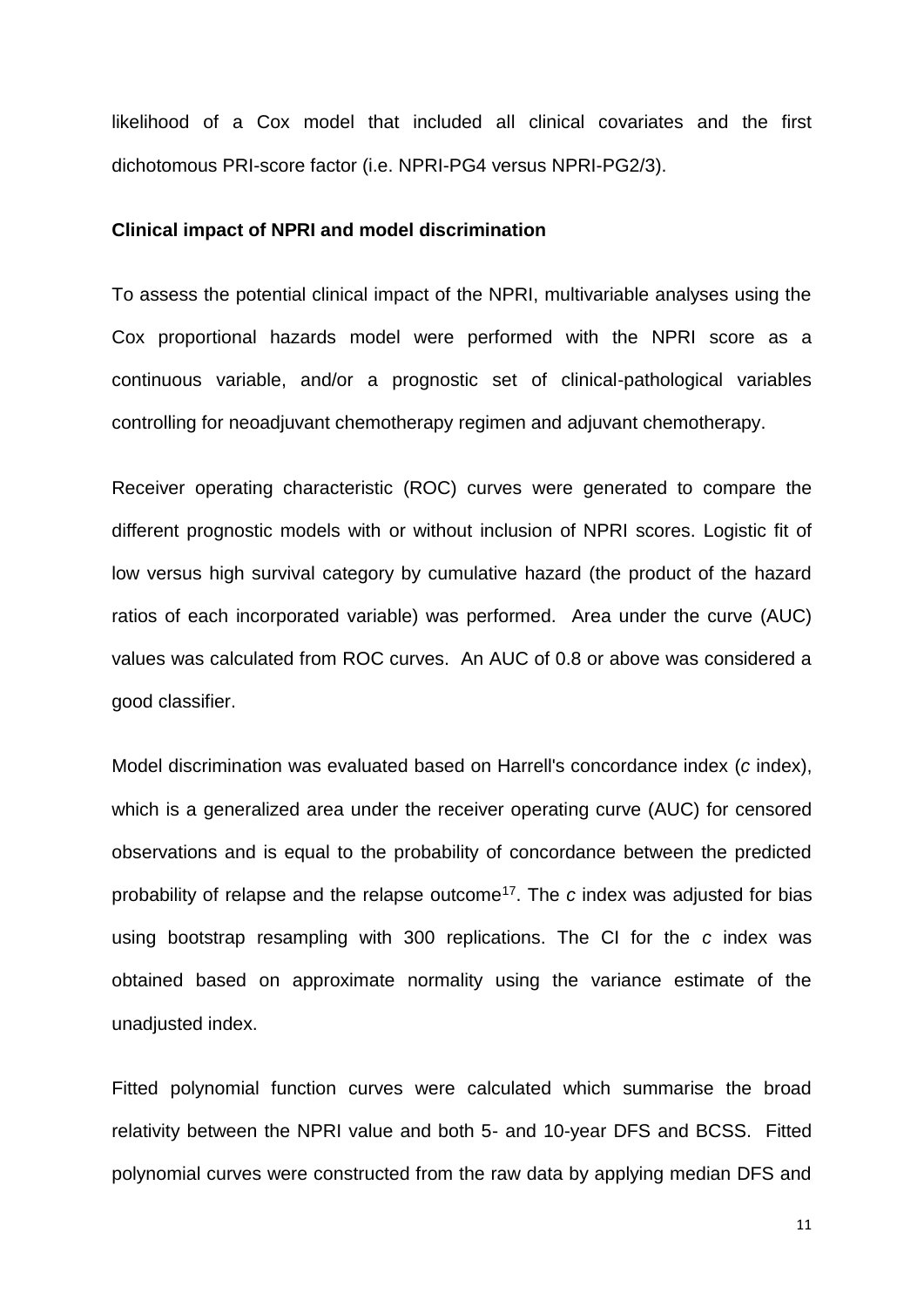BCSS of each NPRI-PG against the 5 and 10 year DFS and BCSS for each division. Predictions from the curves were compared with the actual values.

# **Predictive accuracy of NPRI compared with other prognostic clinicopathological factors**

To evaluate whether the NPRI-PGs add new independent prognostic information to the revised y-AJCC stage, pCR or residual cancer burden (RCB), we performed separate Kaplan-Meier analyses by NPRI prognostic group within each AJCC stage stratum, RCB classes and non-pCR subgroup. The significance of the additional stratification provided by the NPRI was evaluated based on the log-rank test.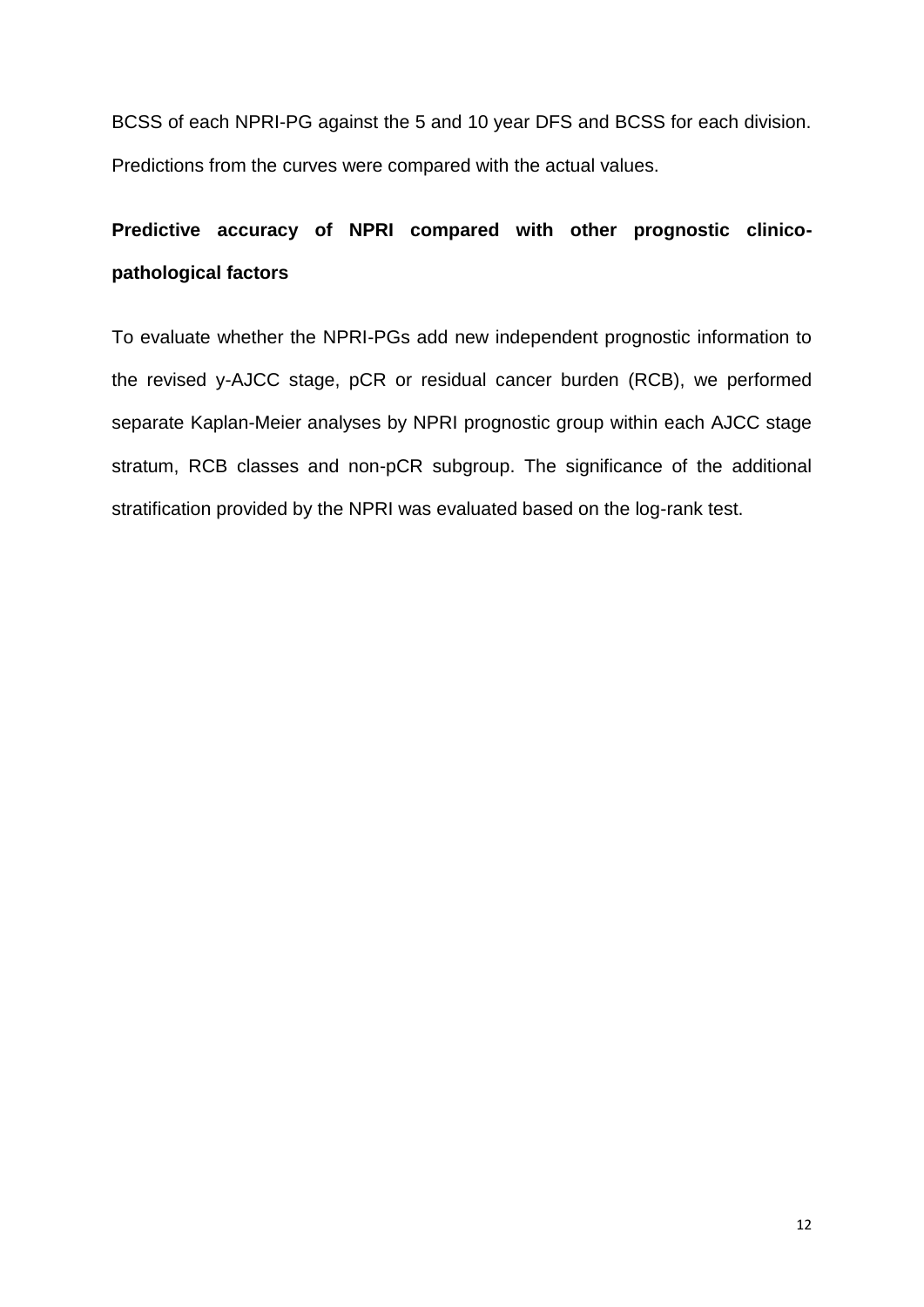#### **Results**

Clinico-pathological factors associated with higher risk of relapse and death after FEC chemotherapy in univariate Cox analysis included absence of fibrosis in primary tumour site and regional lymph nodes, presence of lymphovascular invasion (LVI), and increasing number of lymph node metastases. These factors maintained significance as independent predictors for both DFS and BSSS after controlling for adjuvant chemotherapy and other covariates by using multivariate Cox proportional hazards models with backward stepwise exclusion. The percentage of reduction in primary tumour size showed statistical significant association with DFS only (Table 1, supplementary table S3, figure S1). None of the covariates exhibited significant deviations from the proportionality assumption or had time-dependent effects (code system used is summarized in supplementary table S4). Subsequently, the summations of β coefficient values produced by the Cox analysis were used to calculate the NPRIs for each patient as follows:

### *NPRI for DFS (NPRIDFS) =*

*Fibrosis status (0, 1) x 1.2830 + LVI status (0, 1) x 0.8431 + number of positive lymph nodes (0-43) x 0.0537 + percentage of reduction of primary tumour size (+100% to -100%) x -0.008162 + planned hormonal therapy status (0, 1) x -0.7521*

#### *NPRI for BCSS: (NPRI<sub>BCSS</sub>)* =

*Fibrosis status (0, 1) x 1.618028 + LVI status (0, 1) x 1.048666 + number of positive lymph nodes (0-43) x 0.063750 + planed hormonal therapy status (0, 1) x -1.093202*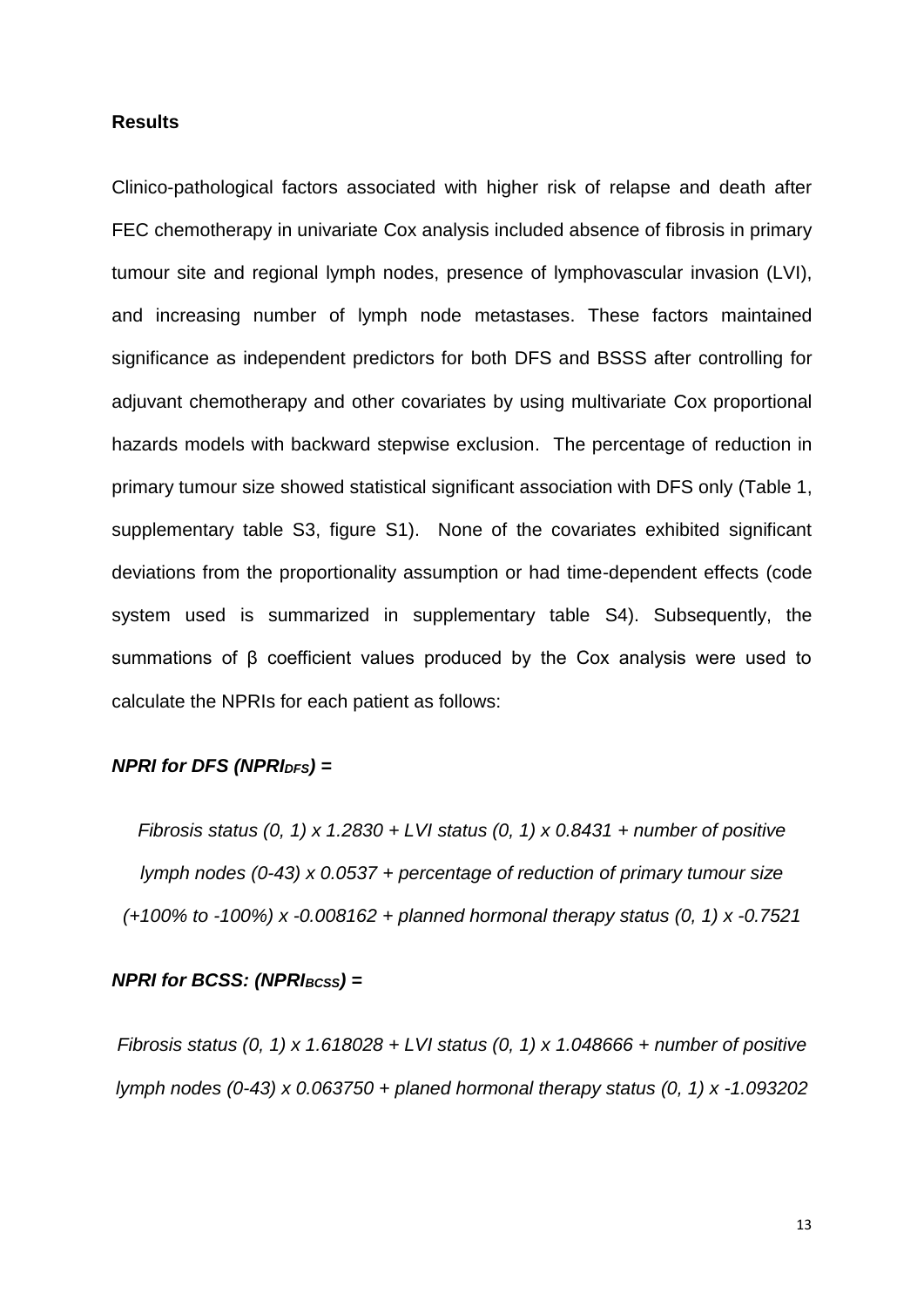#### **The prognostic value of the NPRI compared with prognostic pathological and clinical factors**

We examined the predictive accuracy of the NPRI score compared with other prognostic clinico-pathological factors by performing the Cox proportional hazards univariate and multivariable analyses controlling for neoadjuvant and adjuvant chemotherapy. In the training cohort, patients had almost a three-fold increase in both relapse (HR 2.83; 95% CI, 2.17 to 3.68;  $p = 1.1x 10^{-14}$ ) and death (HR 2.72; 95% CI, 2.02 to 3.66;  $p = 4.6x \cdot 10^{-11}$  for each unit of increase in the NPRI (supplementary table S3). When the NPRI was included in a multivariate Cox regression model (Figures 1-A and supplementary S2-A), the overall predictive power of the model was significantly improved for both DFS ( $p = 3.79 \times 10^{-13}$ ) and BCSS ( $p = 3.6x10^{-9}$ ), and the NPRI was significantly associated with a two-fold increase of the risk of disease recurrence (HR 2.07; 95% CI, 1.36 to 3.16;  $p = 0.001$ ) and death (HR 2.14; 95% CI, 1.37 to 3.36;  $p = 0.001$ ).

Using univariate analysis, a similar statistically significant association between NPRI and both DFS and BCSS was found in both the internal and external validation cohorts (Supplementary table S3). When the Cox proportional hazards multivariable analysis was repeated in the two validation sets controlling for neoadjuvant and adjuvant chemotherapy, the NPRI score outperformed other pathological and clinical covariates and was associated with both DFS and BCSS. All other pathological and clinical covariates failed to show a consistent association with prognosis (Figures 1, B&C and S2 B&C).

To assess the contribution of the NPRI toward prediction of response to neoadjuvant chemotherapy, Cox proportional hazards statistical models containing relevant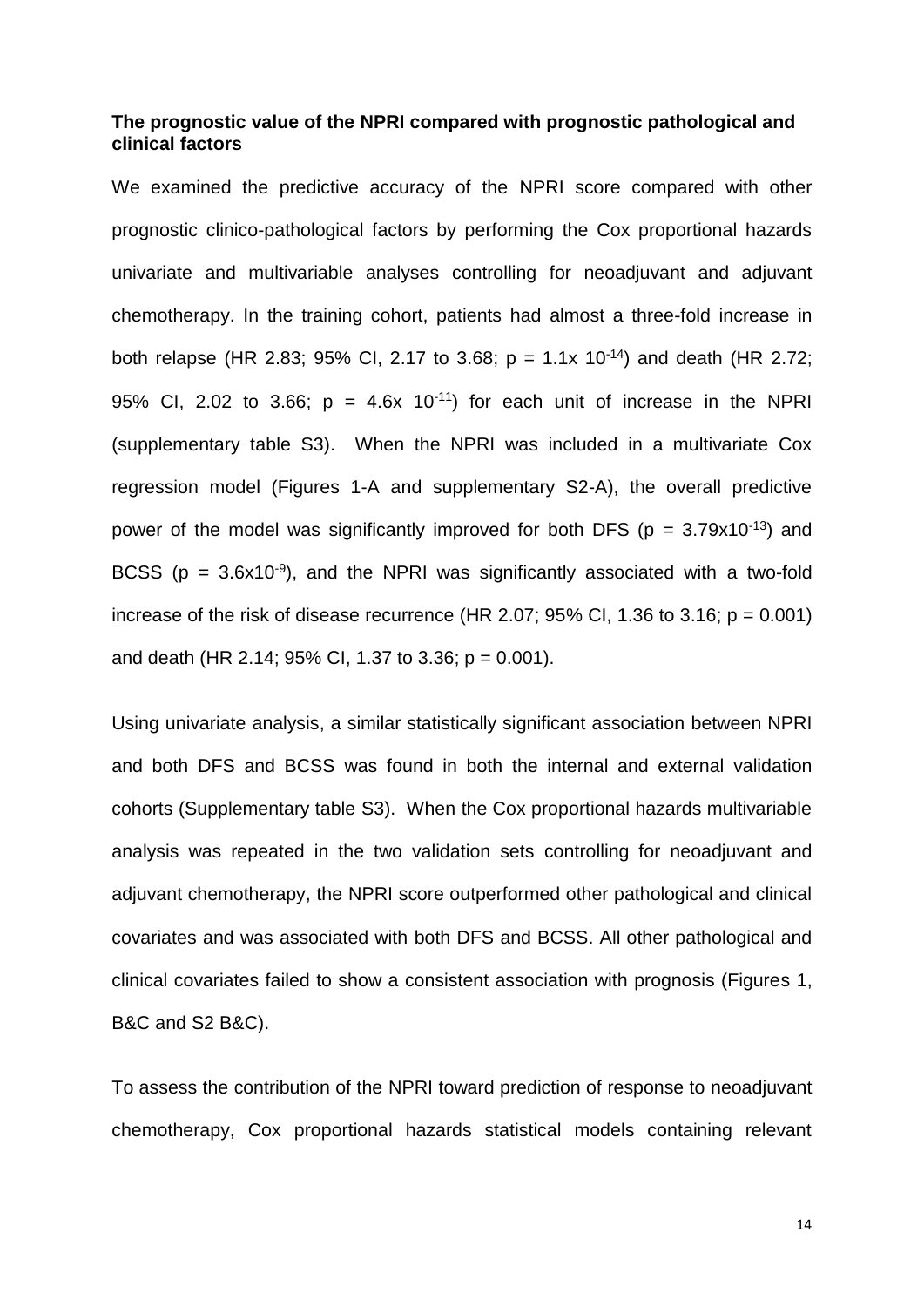pathological and clinical predictors controlling for neoadjuvant and adjuvant chemotherapy were constructed. ROC analyses were performed as follows:

- 1. RCB score alone.
- 2. NPRI score alone.
- 3. A prognostic model including RCB score, yp-TNM, c-TNM, histological grade, HER2, ER, pCR status, age, neoadjuvant and adjuvant chemotherapy *without* NPRI score.
- 4. The same prognostic model *with* NPRI scores.

This demonstrated AUC values for DFS of 0.77, 0.85, 0.82 and 0.87 for 1, 2, 3, and 4 respectively (Figure 2-A). AUC values for BCSS were 0.71, 0.85, 0.84 and 0.88 respectively (Supplementary figure S3-A). These results remained consistent when the analysis was repeated for both internal (Figure 2-B and supplementary figure S3- B) and external validation cohorts (Figure 2-C and supplementary figure S3-C).

#### **NPRI identifies distinct prognostic groups of none-pCR patients**

We identified two cut-off points to assign patients with residual disease (non-pCR; or non NPRI-PG1) after FEC treatment into one of three classes: NPRI-PG2 (good prognosis group), NPRI-PG3 (moderate prognostic group), and NPRI-PG4 (poor prognostic group). The first cut-off point (NPRI-PG4 v NPRI-PG2/3) was selected as the 83th percentile (NPRI, 0.91021), and as the 92th percentile (NPRI, 1.87383) for DFS and BCSS, respectively. The second cut-off point (NPRI-PG2 v NPRI-PG3) corresponds to the 64.5th percentile (NPRI, 0.522257) and to the 53.5th percentile (NPRI, 0.01921) for DFS and BCSS, respectively. The cut-off points defined subgroups of NPRI-PG1 to NPRI-PG4 with increasingly poor prognosis (Figure 3).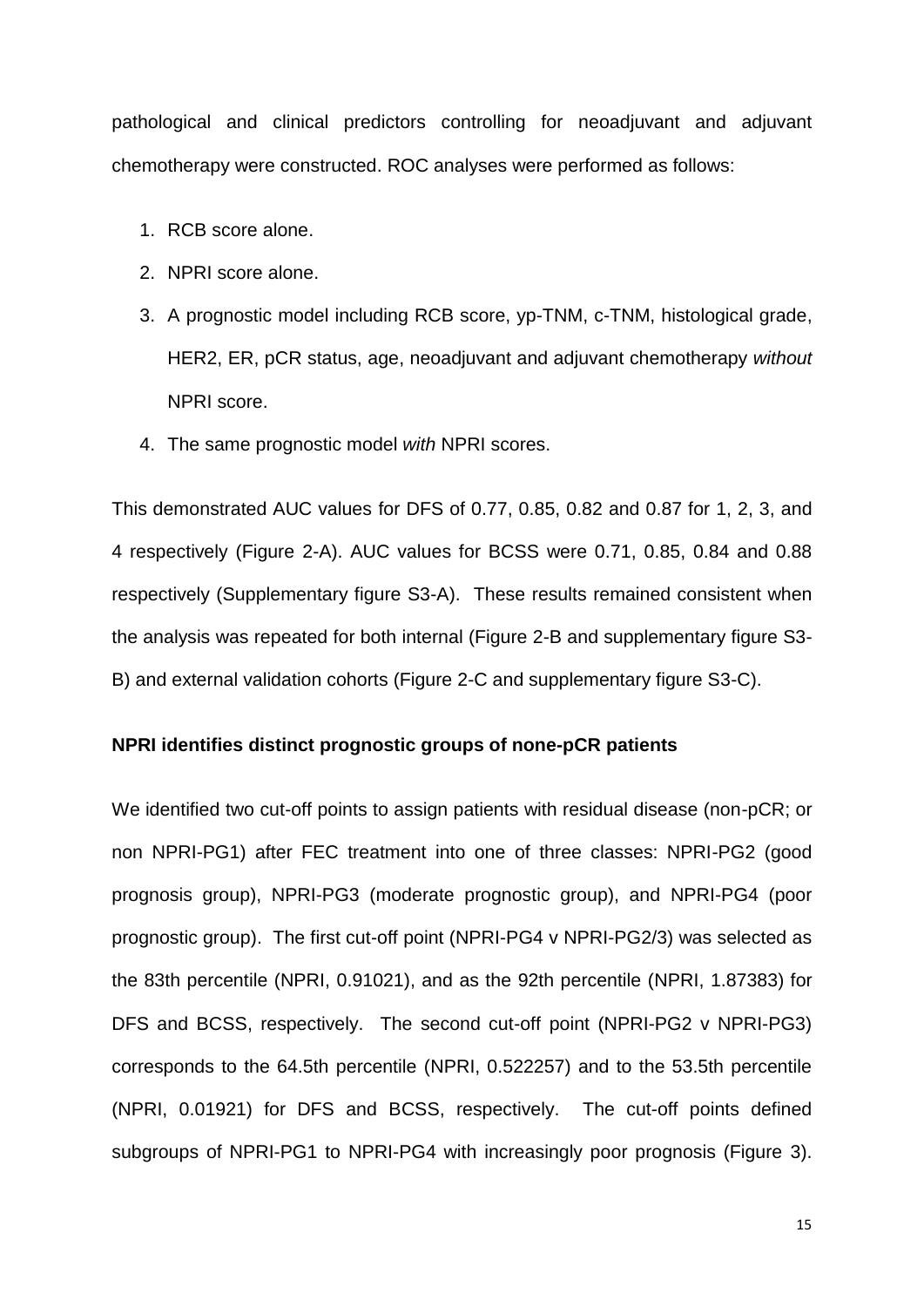The cumulative incidence estimate of the overall probability of relapse within 5 years was 9% for the pCR group (NPRI PG1) and 13% for NPRI-PG2, whereas it was 44% and 86% for NPRI-PG3 and NPRI-PG4, respectively. Similarly, the cumulative incidence estimate of the overall probability of death within 5 years was 4% for the pCR group (NPRI PG1) and 5% for NPRI-PG2, whereas it was 33% and 71% for NPRI-PG3 and NPRI-PG4, respectively.

Applicability of the NPRI was evaluated in both the internal and the external independent cohorts. In both cohorts, NPRI defined groups with increasingly poor 5 year prognoses (Figures 3-B&C). The separation of both the 5-year relapse and death rates were somewhat smaller in the training set than for the internal validation cohort. To explore this furthermore, we combined the poor prognosis groups together (NPRI-PG4 and NPRI-PG3) and compared the 5-year DFS and BCSS with those in the NPRI-PG1 (pCR patients) and found the separation of both the 5-year relapse and death rates were still wider in AC-T cohort vs. FEC-only cohort (21% for DFS and 12% for BCSS). The *c*-index of the prognostic model on the internal and external validation cohorts was 0.776 (95% CI, 0.67 to 0.87) and 0.841 (95% CI, 0.76 to 0.92).

The Pearson correlation coefficient and fitted polynomial function curves showed that there is an excellent inverse linear correlation between NPRI and both DFS and BCSS. In figure 5, the fitted polynomial function summarises a broad relationship between the NPRI value and median 5- and 10-year survival.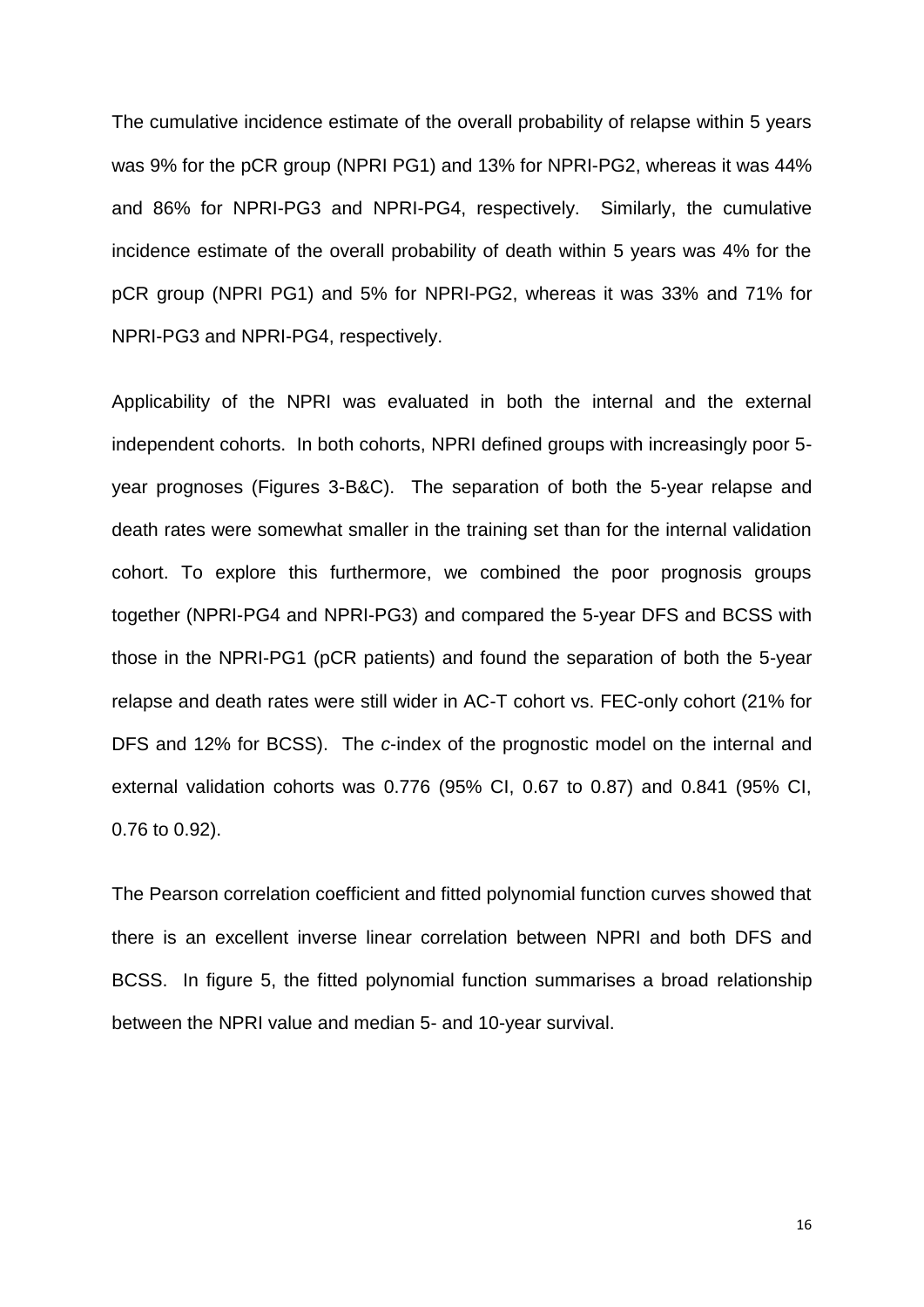# **NPRI prognostic groups stratify clinical outcome of breast cancer molecular sub-groups**

Subgroup analysis of whole patients confirmed that NPRI is a valid prognostic tool regardless of molecular classes of breast cancer (Figure 4-A-D). Applying the NPRI to the ER positive subgroup demonstrated that 45% of patients might have poor clinical outcome despite receiving adjuvant hormone therapy after completing neoadjuvant chemotherapy, whilst 38% of ER negative cancers had an excellent prognosis. Moreover, only 58% of HER2 overexpression/amplification breast cancers had a favourable outcome despite receiving Herceptin following neoadjuvant therapy. Although patients with triple negative breast cancer did not receive targeted adjuvant therapy after neoadjuvant therapy, our results demonstrated that 42% of those patients had excellent prognosis.

#### **The NPRI prognostic groups stratify prognoses of TNM stages**

Subgroup analyses of the TNM stage at diagnosis also confirmed the prognostic power of the NPRI to separate clinical TNM stage III cancers into distinct DFS (p= 2.6 x 10<sup>-15</sup>, Figure 4-E) and BCSS prognostic groups (p=4.5 x 10<sup>-11</sup>; data not shown). Results demonstrated that 41% of those patients achieved excellent prognosis.

In addition we evaluated the contribution of the NPRI prognostic group to the prognostic power of each post-therapy yp-TNM stage group (Figure 4-F-G). Regarding DFS and BCSS, NPRI classified both yp-TNM stage II and stage III patients into three distinct prognostic subgroups (ps<0.001; Figure 4-F-G). Therefore, NPRI classification appears to add significant prognostic power compared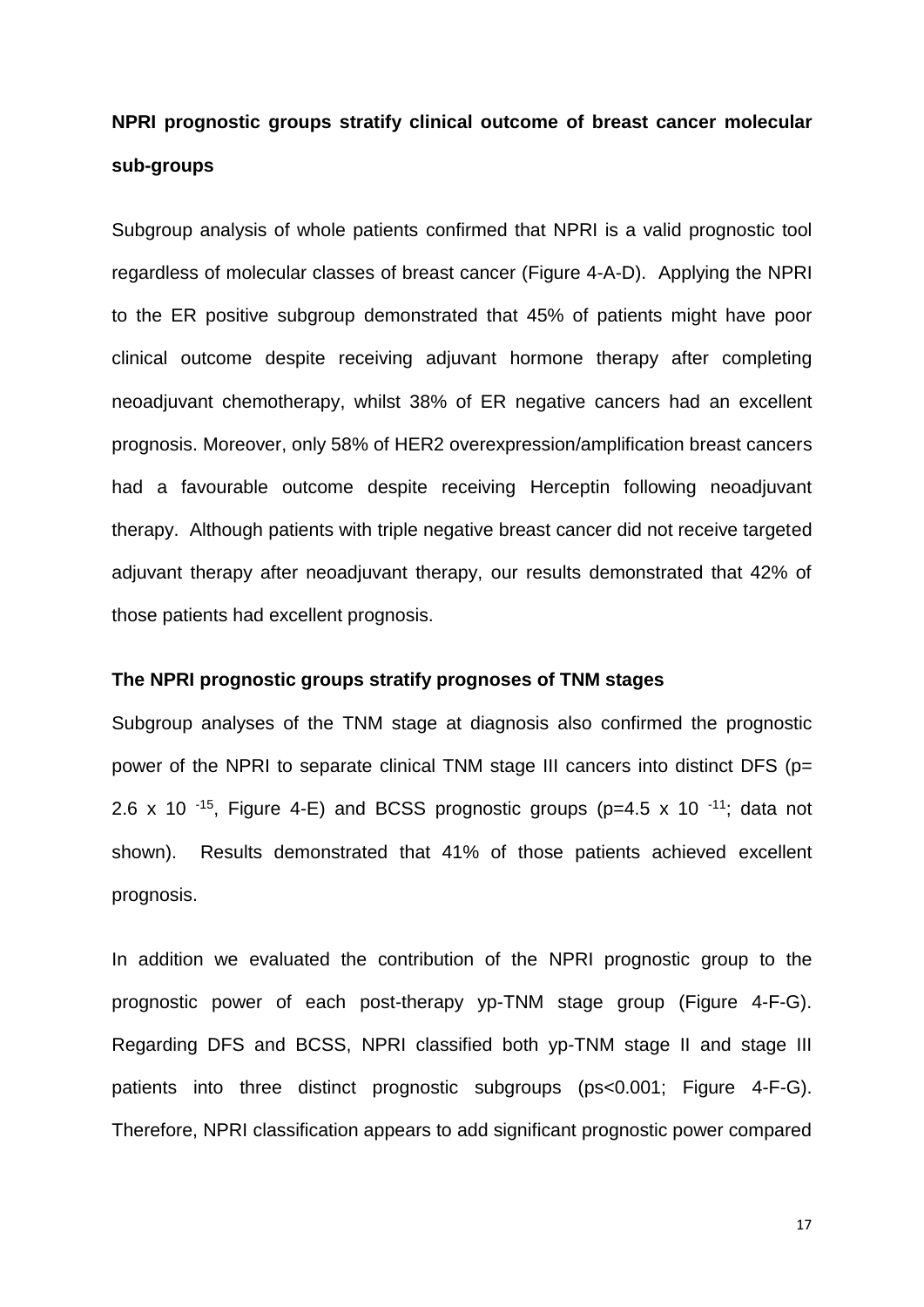with post-treatment pathologic y-AJCC stage, at least for stage II/III tumours that represent 2/3 of our patients.

# **The NPRI adds significant prognostic power compared with Residual Cancer Burden classes**

By application of the NPRI to residual cancer burden (RCB) classes in all patients after pooling three cohorts together; the NPRI improved the prognostic stratification of patients who were designated as RCB classes II (n=195; predicted to have a 5 year DFS and BCSS of 67% and 78%, respectively) and III (n=110; predicted to have a 5-year DFS and BCSS of 46% and 63%, respectively). Each class has been stratified into 3 distinctive prognostic groups (Figure 4-H-I, ps<0.0001)). Application of NPRI to RCB class II and III, showed that 17% of those patients actually experienced excellent prognosis and 17% of RCB class II had a worse prognosis than that predicted for that class of patients.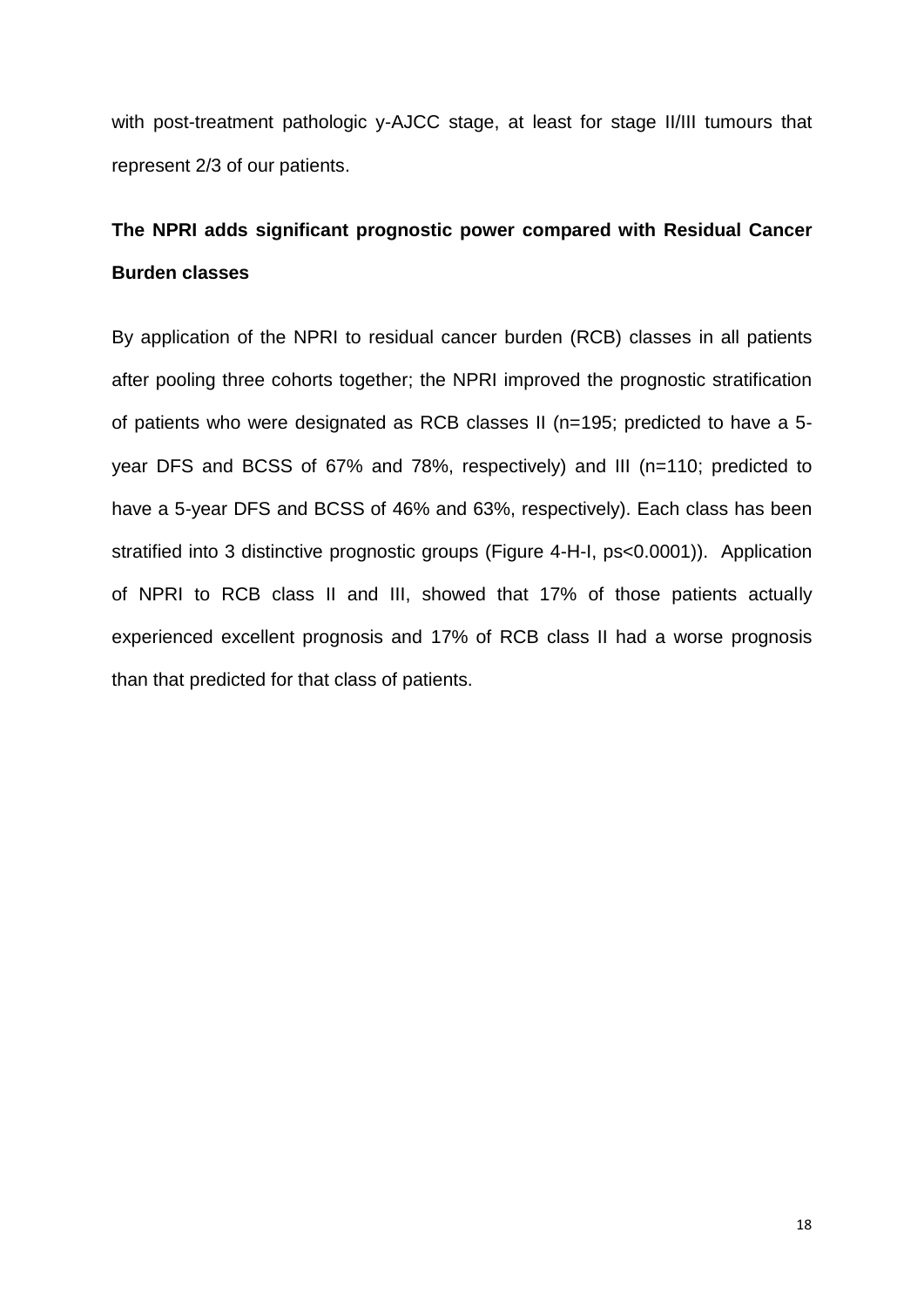#### **Discussion**

Up to 20% of breast cancer patients present with locally advanced disease which is associated with a poor prognosis<sup>[15](#page-28-9)</sup>. In those tumours that lack a specific therapeutic target (i.e. ER or HER2), conventional chemotherapy remains the mainstay of systemic therapy. Knowledge of the primary tumour's sensitivity or resistance to neoadjuvant chemotherapy can predict the efficacy of these agents on micrometastatic disease. This information can be used to tailor adjuvant therapy after definitive surgery<sup>[4](#page-28-3)</sup>. However, at the present, there are no effective prognostic tools to guide adjuvant therapy based on response to neoadjuvant chemotherapy. Although the pathological evaluation of tumour response is still the gold standard, the lack of uniform reporting of pathological response remains a problem<sup>[16](#page-28-10)</sup>.

In this study, a comprehensive clinico-pathological evaluation of a cohort of patients who received neoadjuvant AC/FEC chemotherapy at a single centre was conducted and the NPRI was developed, which was then validated in two independent cohorts. Patients with higher NPRI scores showed statistically significant associations with shorter DFS and BCSS. The NPRI can categorise patients into four prognostic groups (NPRI-PG1 to PG4) with patients in NPRI-PG2 having the same 5-year outcome as those with pCR (NPRI-PG1), irrespective of the type of neoadjuvant chemotherapy administered, ER status, or the pathological stage of residual disease. The prognostic information described herein represents the most detailed data available on DFS and BCSS outcomes for patients treated with neoadjuvant chemotherapy. The NPRI outperforms other traditional predictors of clinical outcome of breast cancer such as residual cancer burden, pCR and the revised yp-TNM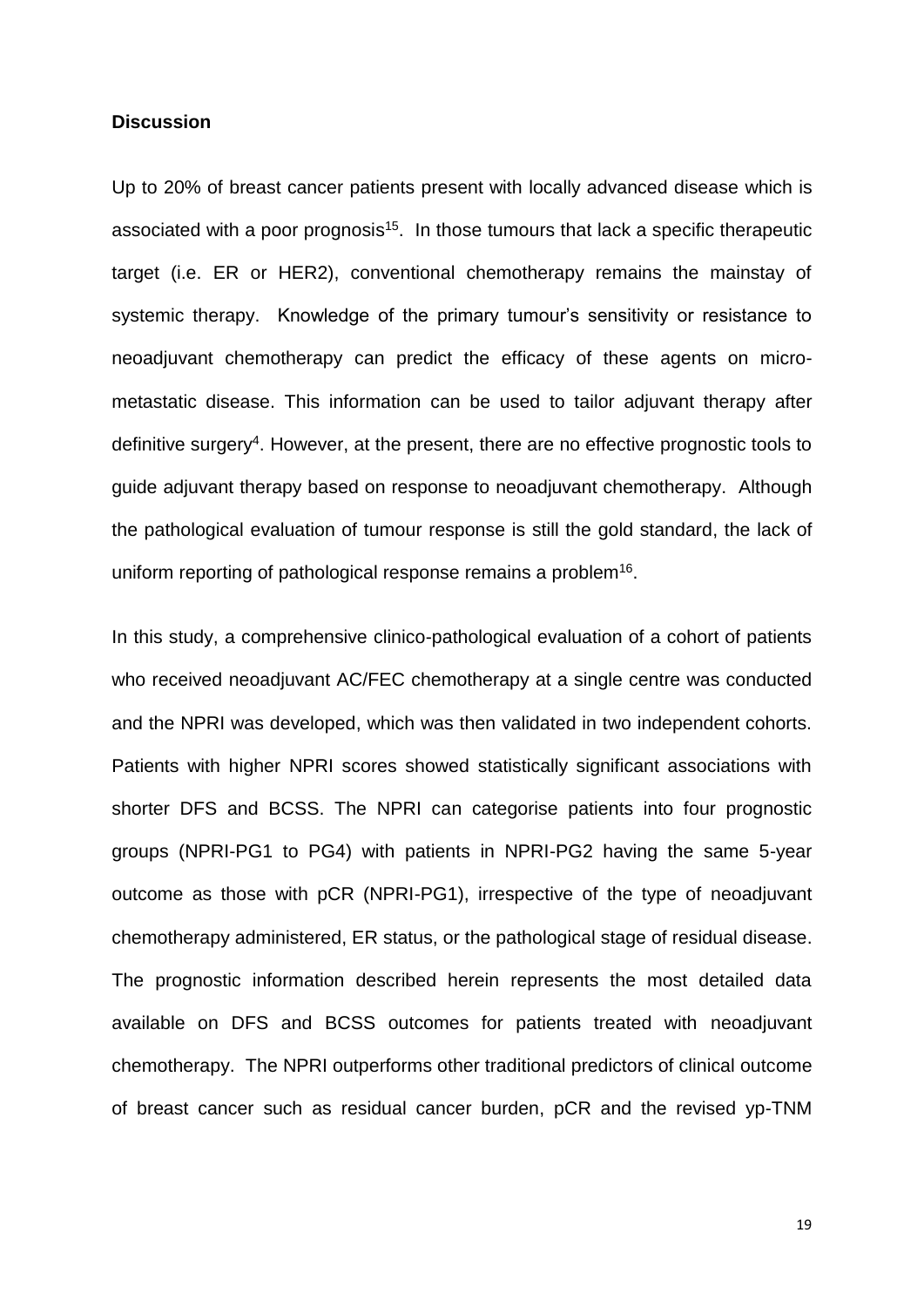stage, with high predictive accuracy in the training cohort and in the two independent validation sets.

Application of the NPRI can be used to tailor adjuvant treatment for patients with locally advanced breast cancer. For example, the NPRI identifies a second good prognostic group (NPRI-PG2) that have responded as well as the cohort with pCR (PG1) and can be spared further multiple cycles of unnecessary (and potentially toxic) treatments. Likewise, NPRI-PG3 and PG4 of ER positive patients had a moderate to poor prognosis despite receiving adjuvant hormone therapy after completing neoadjuvant chemotherapy. Therefore, the NPRI identifies an important subset of patients with combined insensitivity to chemo- and hormone therapies that may benefit from novel therapy in a trial setting.

The separation of the 5-year relapse and death rates were somewhat better in patients who received AC+T chemotherapy compared with those who received AC only, indicating some benefit from the addition of a taxane. But this is uncertain due to the lower number of patients in the NPRI-PG4 subgroup. However; after combining NPRI-PG3 and NPRI-PG4 we found the same separation, confirming that those patients might benefit from adding a taxane to anthracycline chemotherapy, in agreement with some published clinical trials<sup>[17](#page-28-11)</sup>. Moreover, the *c*-index of the prognostic model on the internal and external validation cohorts showed similar sensitivity and specificity.

It has been recommended that the predictive ability of a new score should be evaluated based on whether the score improves an already optimized multivariate model of available risk factors<sup>[18](#page-28-12)</sup>. Based on this, a statistical prognostic model,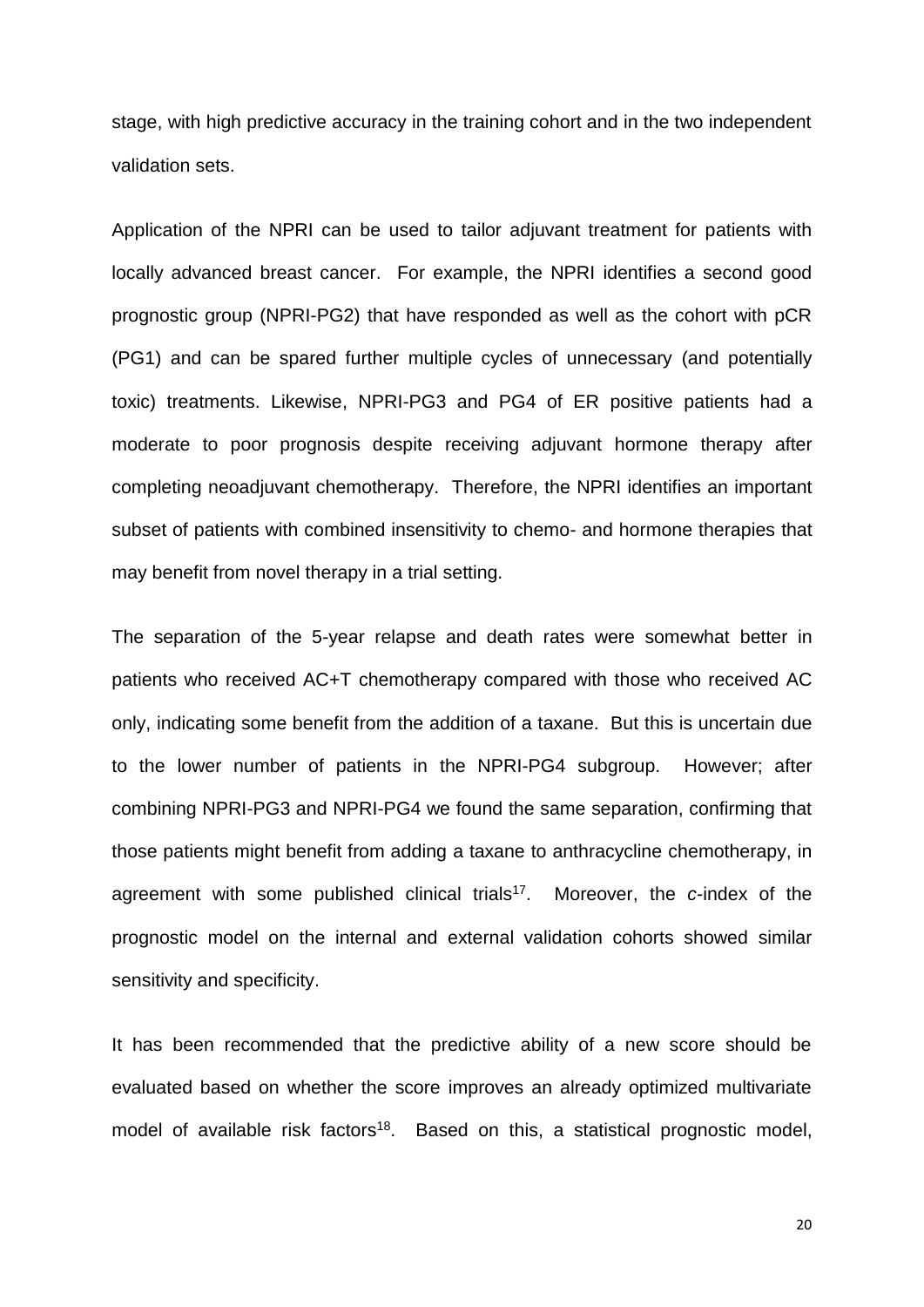including an NPRI score and known prognostic factors, has shown to be superior to all the prognostic models without the NPRI.

Several studies have attempted to provide criteria for response after neoadjuvant chemotherapy<sup>[16](#page-28-10)</sup> by using clinical, MRI or sonography findings<sup>[19](#page-28-13)[,20](#page-28-14)</sup> or by bi-dimensional measurement of the primary tumour bed in resection specimens<sup>[3,](#page-28-2)[16](#page-28-10)</sup>. In fact, these systems have incorporated macro-anatomical features of breast cancer (viz. residual tumour size and lymph node status]. The NPRI, with inclusion of lymphovascular invasion, host response and changes in tumour size, highlights also the importance of the tumour micro environment as a predictor for response to chemotherapy.

In agreement with other studies $3,21,22$  $3,21,22$  $3,21,22$  we found lymph node status after neoadjuvant chemotherapy is still the single most important prognostic factor. However, the increasing use of sentinel lymph node biopsy either before or after neoadjuvant chemotherapy leads to difficulties in evaluating the prognostic importance of lymph node status. With regard to the interpretation of sentinel lymph node status after neoadjuvant chemotherapy, the current data is inconsistent and requires further evaluation<sup>[23](#page-29-2)</sup>. However, it is possible that with adequate standardization of the techniques and data from prospective clinical trials, sentinel lymph node status after neoadjuvant chemotherapy could be added to our index for patient selection to reduce surgical morbidity in the good prognostic groups.

In our study, the presence of lymphovascular invasion after neoadjuvant chemotherapy was an independent predictor of clinical outcomes, in agreement with previous studies<sup>[24,](#page-29-3)[25](#page-29-4)</sup>. It has been shown that tumour emboli in vascular spaces are relatively resistant to treatment when compared to carcinoma invading the stroma $26$ .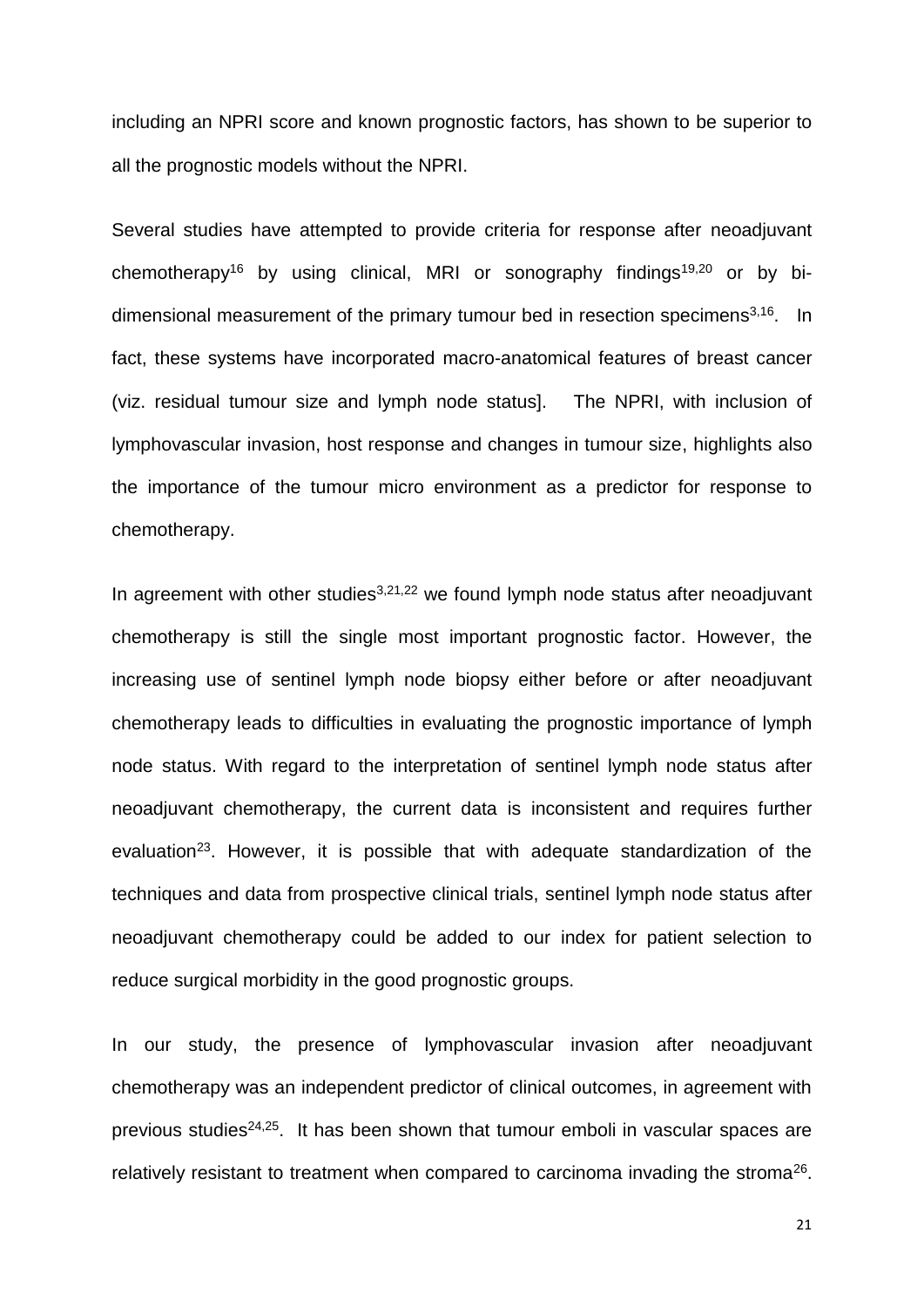It should be noted that the identification of lymphovascular invasion may sometimes be difficult as the residual tumour nests or DCIS may show marked retraction artefact in the fibrous stroma mimicking invasion<sup>[5](#page-28-4)</sup>. Thus, proper tissue fixation and immunohistochemical staining for lymphatic channel markers may be useful to distinguish tissue retraction from lymphatic invasion.

Although residual tumour size has been proposed as a prognostic factor for breast cancer<sup>[10](#page-28-7)[,25](#page-29-4)</sup>, we found the reduction in primary tumour size was more predictive of DFS than actual residual tumour size after neoadjuvant chemotherapy. In fact, using residual tumour size does not discriminate between large contiguous carcinomas (which have shown minimal treatment effect) with microscopic foci scattered in a tumour bed with equally great dimensions (demonstrating significant treatment effect). Many examinations have been proposed to monitor the extent of the residual disease extent during neoadjuvant chemotherapy, such as physical examination, mammography and sonography, but most studies demonstrate modest accuracy when compared with final pathological assessment<sup>[27](#page-29-6)</sup>. More recently, there is increasing evidence that magnetic resonance imaging (MRI) is an excellent imaging tool with high specificity rate for both early response monitoring and the assessment of the extent of residual disease<sup>[28](#page-29-7)</sup>. However, relatively few studies reported direct comparisons between MRI and other cost-effective tests<sup>[28](#page-29-7)</sup>. Partridge et a<sup>p<sub>9</sub></sup> found that MRI tumour volume was more predictive of DFS than tumour diameter, suggesting that volumetric changes measured using MRI may provide a more sensitive assessment of treatment efficacy. Furthermore, changes of metabolic volume measured by functional MRI could reflect early outcomes of neoadjuvant chemotherapy[30](#page-29-9). In fact, future incorporation of MRI results into the NPRI score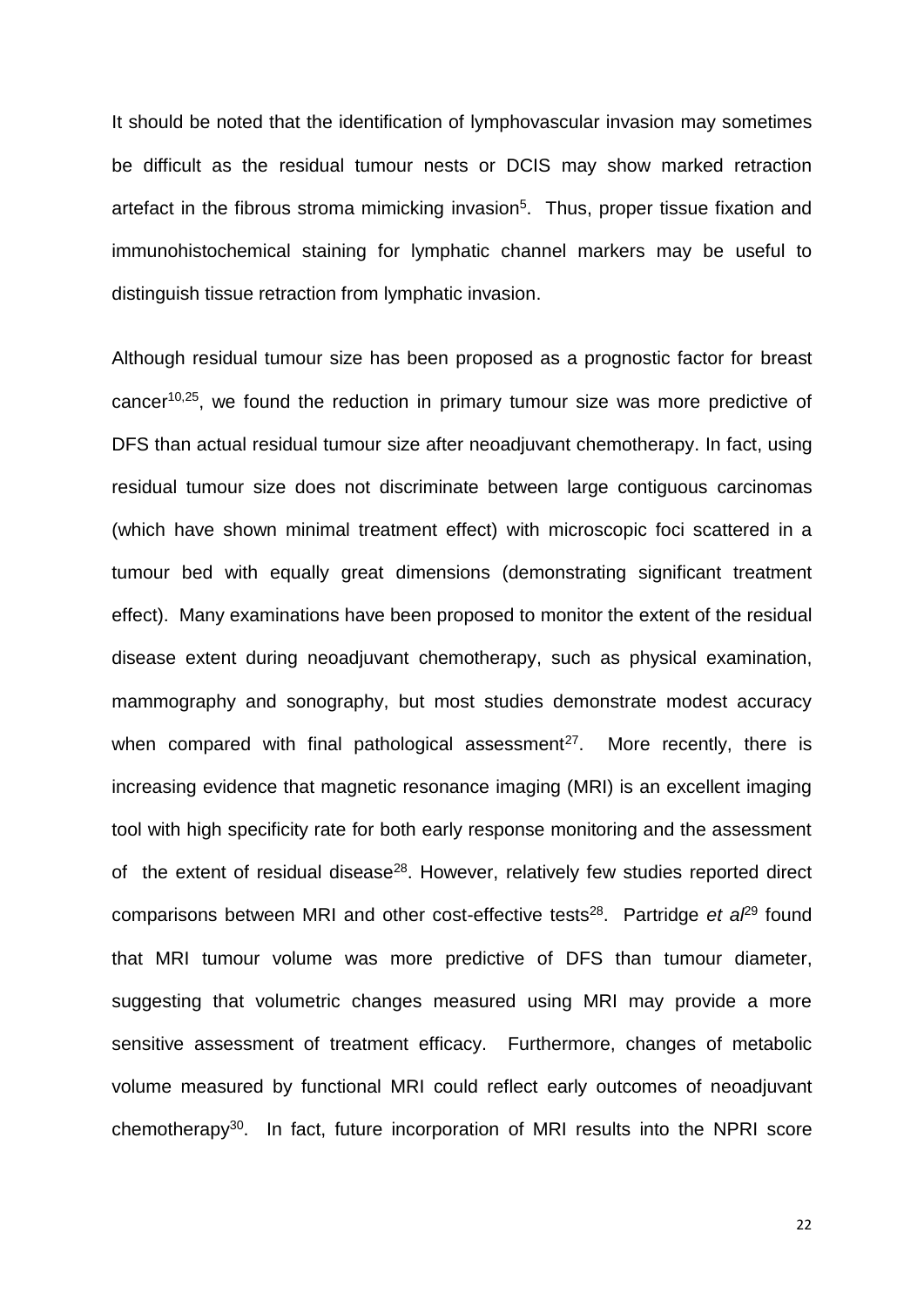could add another dimension to NPRI for early assessment of response to neoadjuvant chemotherapy even before completion of the full course.

#### **Limitations of the study and future directions**

Although we validated our findings in two independent cohorts and we have shown that the NPRI can supplement existing methods to define pathologic response, the utility of the NPRI requires further validation in larger patient populations. It would require prospective evaluation to demonstrate its role as a prognostic tool and potentially to select patients for novel systemic therapies following neoadjuvant chemotherapy. In addition, further studies are needed to address inter-observer variability, standardization of NPRI measurements and develop a more objective methodology to quantify such factors as fibrosis, lymphovascular invasion and changes in tumour size. Further refinement of the scoring system through the addition of new molecular or biologic markers is also needed.

#### **Conclusion**

We suggest that the incorporation of the NPRI in assessing tumour response following neoadjuvant chemotherapy, will aid in individualising systemic treatment in patients with locally advanced breast cancer, in order to optimize patient outcomes. In particular, it may identify patients who fail to benefit from standard chemotherapy regimens, such that further treatment with novel therapies is warranted. We believe that this scoring system may provide a standardized approach to reporting the tumour response to neoadjuvant chemotherapy.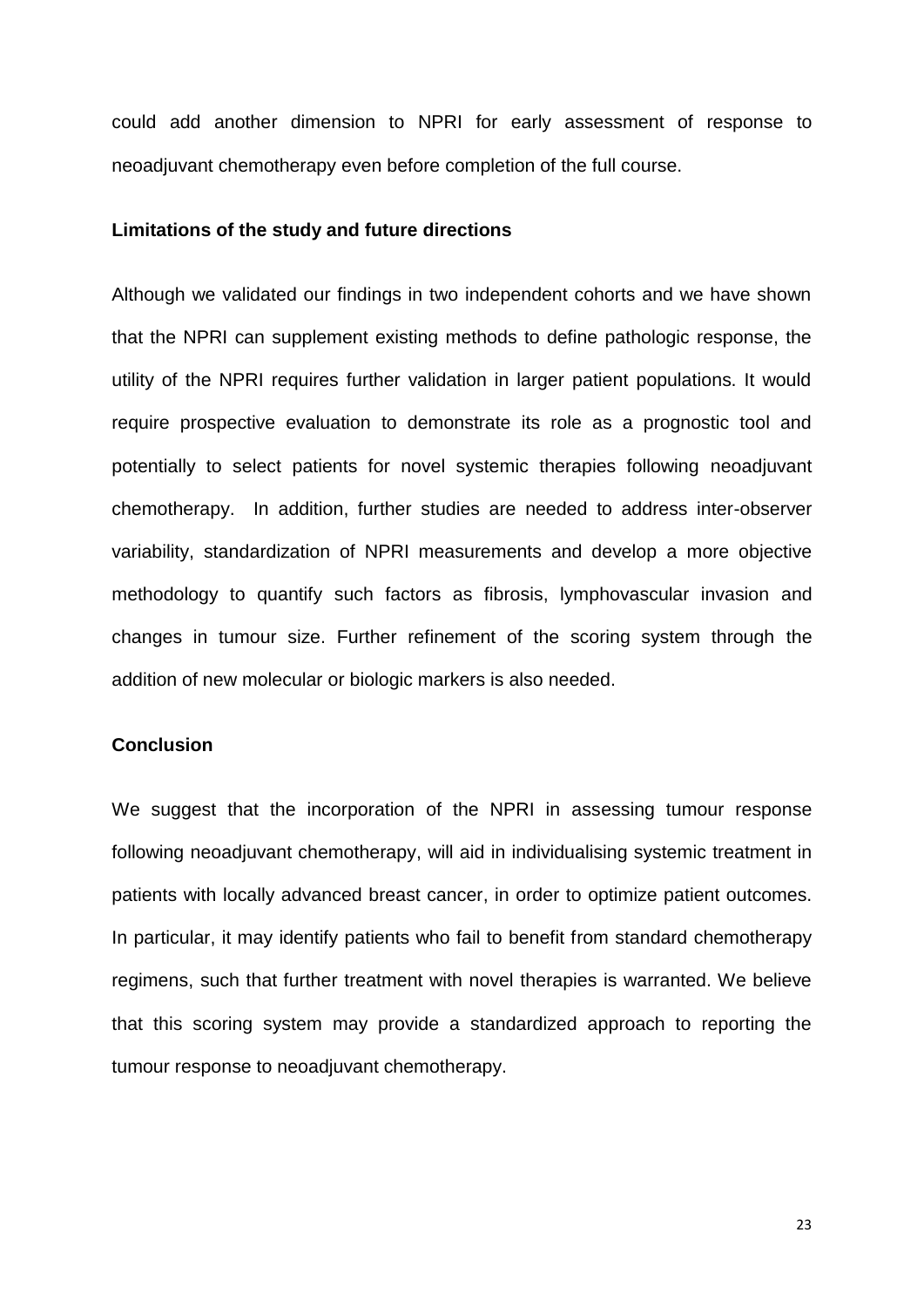#### **Abbreviations**

- AC = Anthracycline and Cyclophosphamide combination
- AC-T = Anthracycline and Cyclophosphamide combination, followed by Taxane
- AT = Adjuvant Therapy
- AUC = Area Under Curve
- BC = Breast Cancer
- BCSS = Breast Cancer Specific Survival
- CI = Confidence Interval
- DCIS = Ductal Carcinoma in Situ
- DFS = Disease Free survival
- DP = Disease Progression
- ER = Oestrogen Receptor
- FEC = 5-Fluorouracil (5-FU) 500 mg/m<sup>2</sup>, Epirubicin 75–100 mg/m<sup>2</sup>, Cyclophosphamide 500
- mg/m<sup>2</sup>, on day 1 of a 21-day cycle.
- HER2 = Human Epidermal Receptor 2
- inv-CA size = Residual invasive size
- LABC = Locally Advanced Breast Cancer
- LN = Lymph node
- LVI = Lympho-vascular Invasion
- Neo-ACT = Neoadjuvant chemotherapy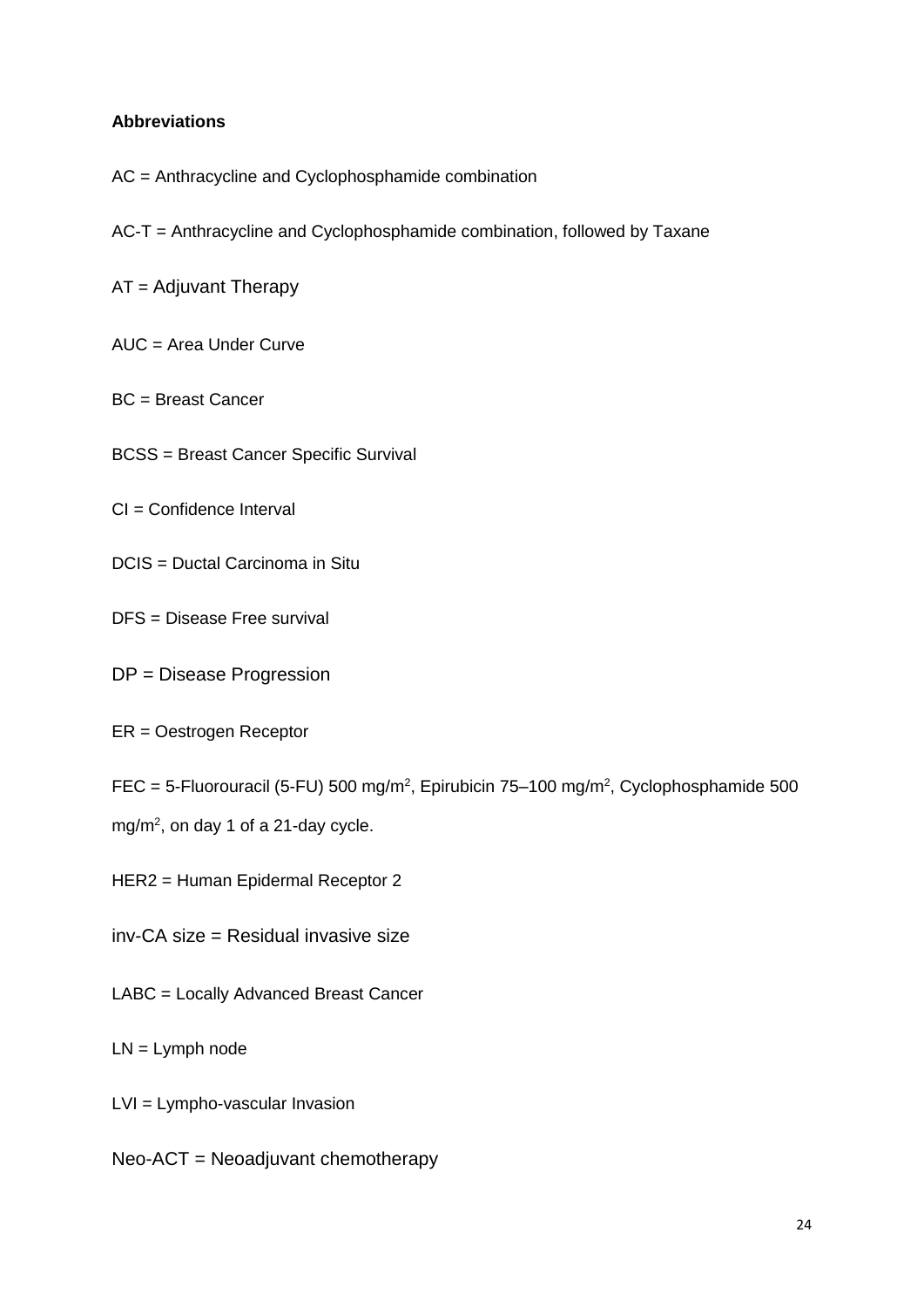- OS = Overall Survival
- NPRI = Nottingham clinico-Pathological Response Index
- NUH = Nottingham University Hospitals Trust
- PER-BC = Primary Oestrogen Receptor Negative Breast Cancer
- pCR = Pathological Complete Response (Primary and Lymph nodes are negative)
- pre-PTS = pre-chemo Patient Tumour Size (maximum diameter)
- PGs = Prognostic Groups
- PTS = Patient Tumour Size (maximum diameter)
- RCB = Residual Cancer Burden
- RD = Residual Disease
- ROC = Receiver Operating Characteristic curves
- RT = Residual Tumour
- SLN = Sentinel Lymph node
- $T = Taxane$
- c-TNM = Clinical TMA stage
- yp-TNM = revised pathological TNM stage
- % CA = Percentage of overall cancer cellularity
- % CIS = Percentage of cancer that is residual intra-ductal carcinoma
- % inv-CA = Percentage of invasive component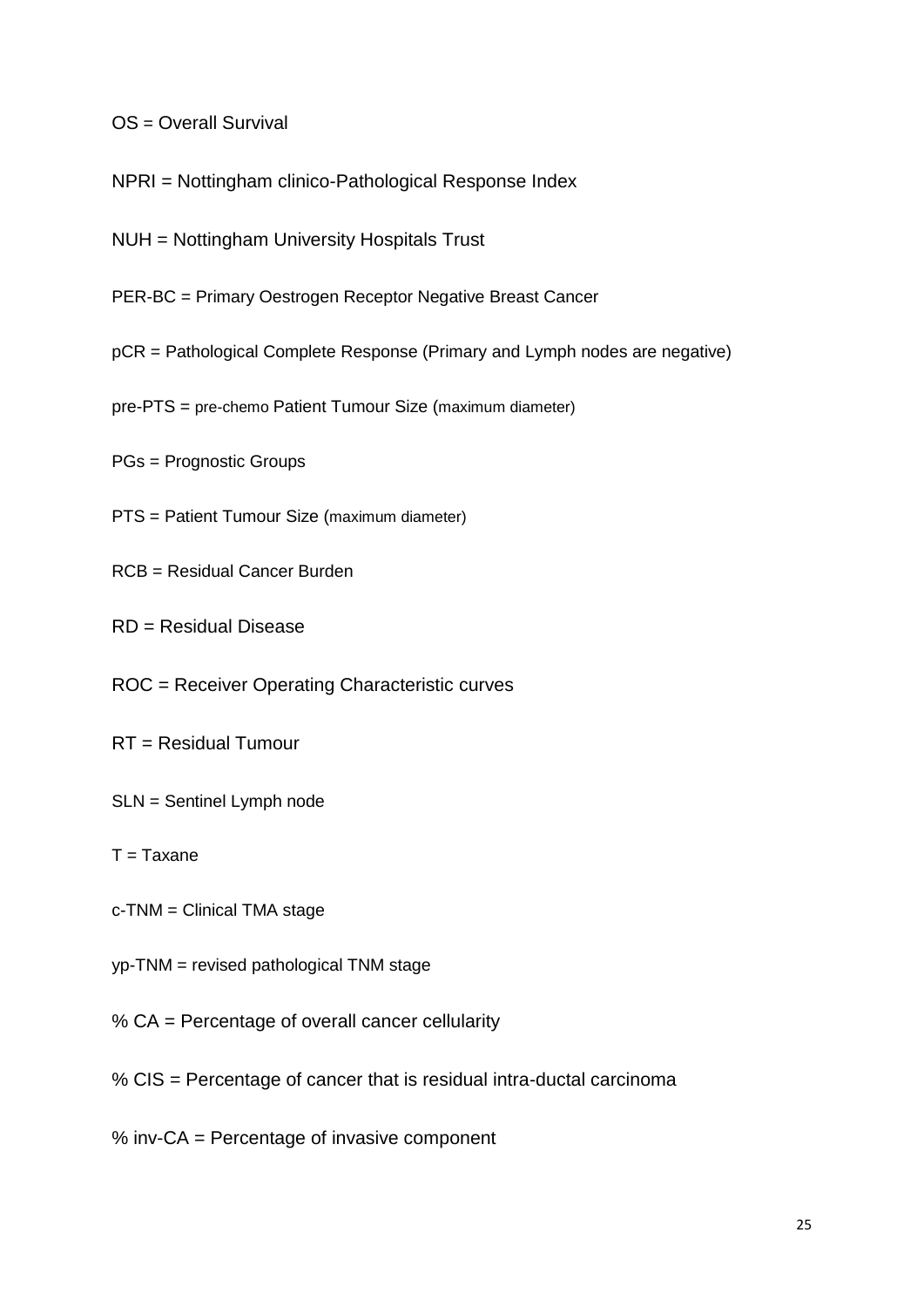% cp-PTS-R = Percentage of the clinico-pathological tumour size reduction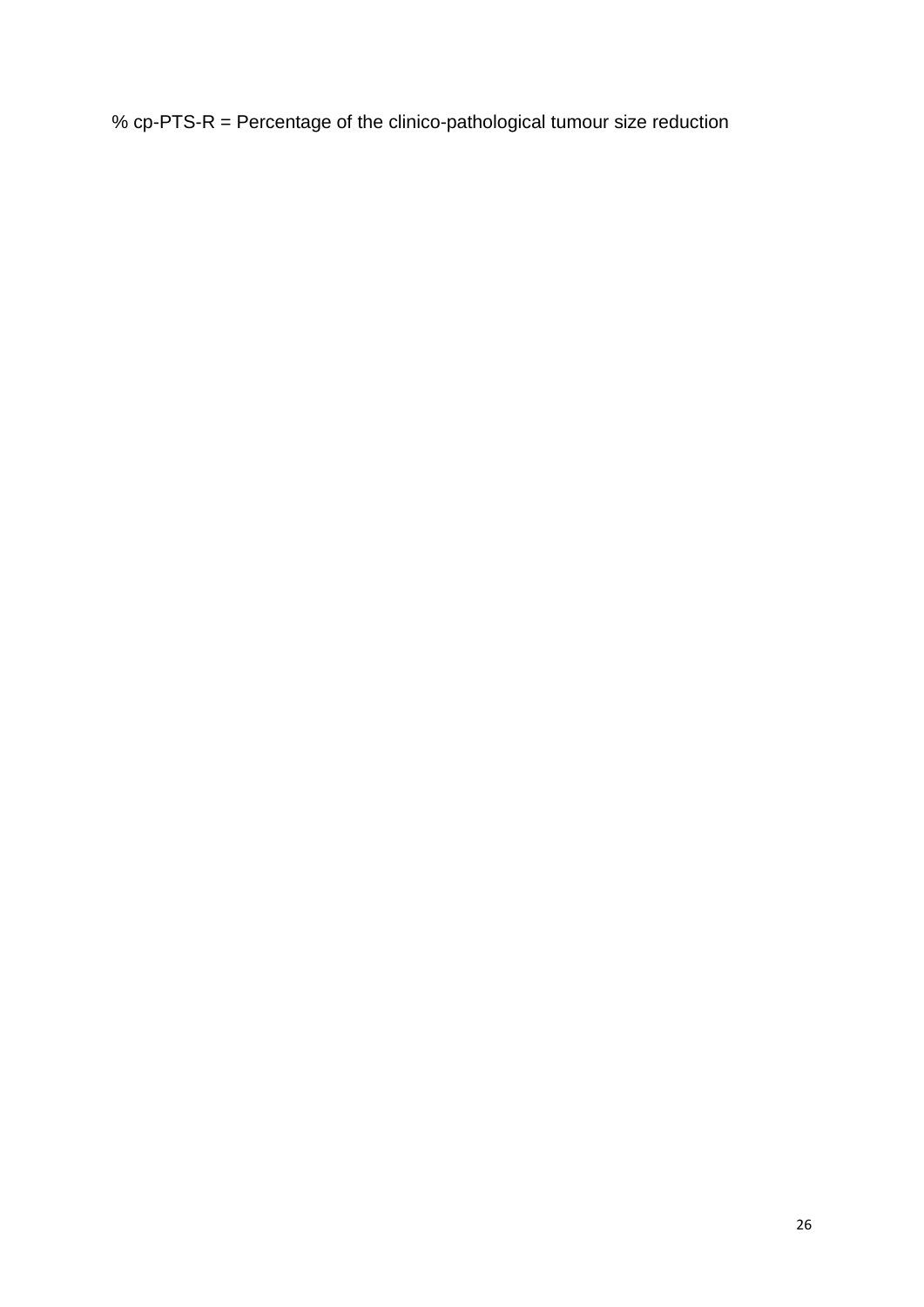# **Funding**

This work was supported by the Nottingham University Hospitals NHS Trust (NUH) Research and Innovation (R&I) and Breast Cancer Research Charitable Fund.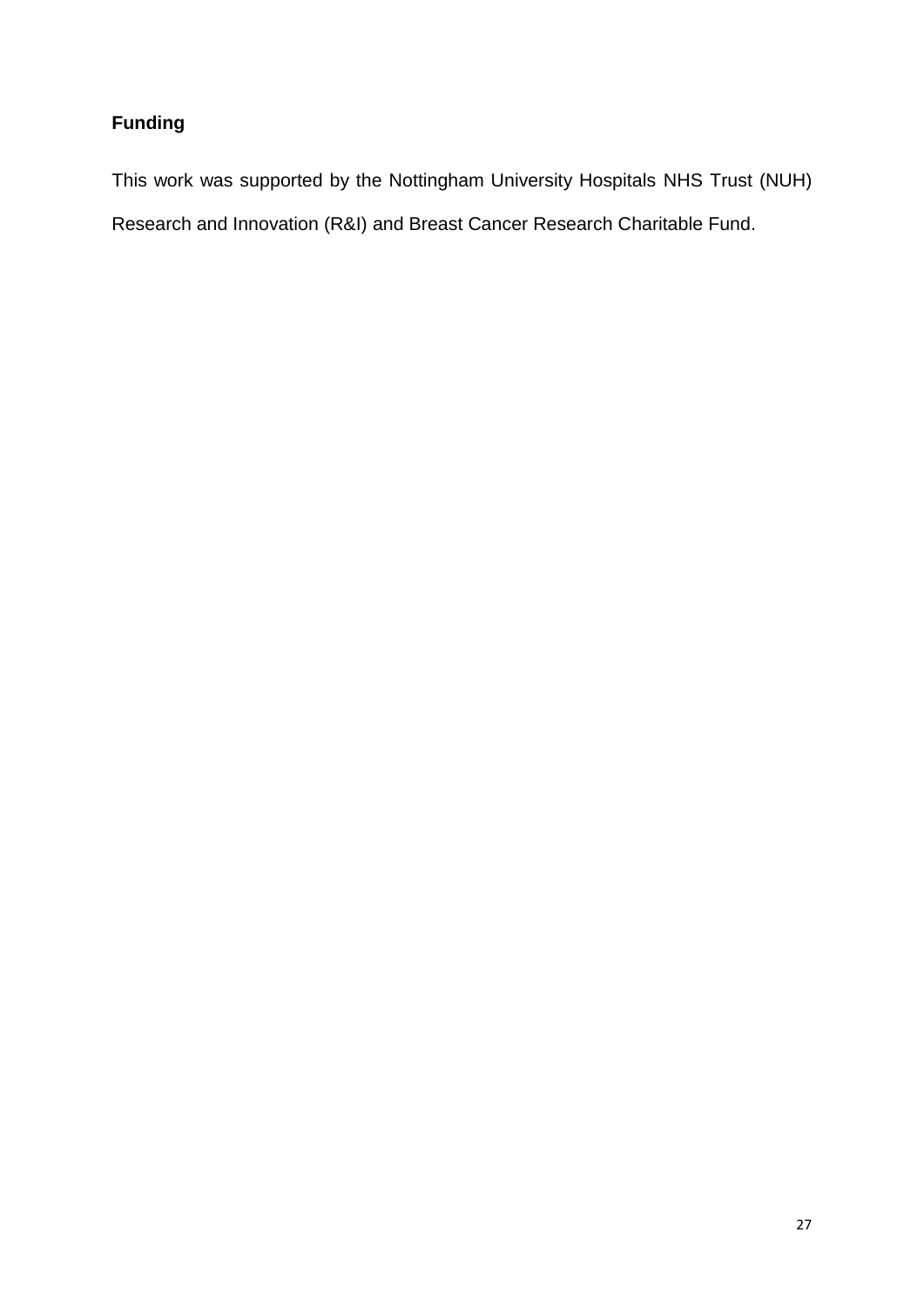#### **Authors' Contributions**

S.Y.T.C., T.M.A.A-F., G.B. and I.O.E. designed the study. S.Y.T.C., T. M.A.A-F., G.B., A.H.S.L., S.P., R.D.M., E.C., P.M.M., R.S., B.L., D.P., A.C. and I.O.E. were involved in drafting the manuscript, and took part in critically reviewing it for publication. S.Y.T.C., T.M.A.A-F., G.R.B., and I.O.E. analysed and interpreted the data. T.M.A.A-F. undertook the pathological assessment of experimental slides. P.M.M. conducted collection and management of patient data. Figures, tables and referencing were generated by T.M.A.A-F.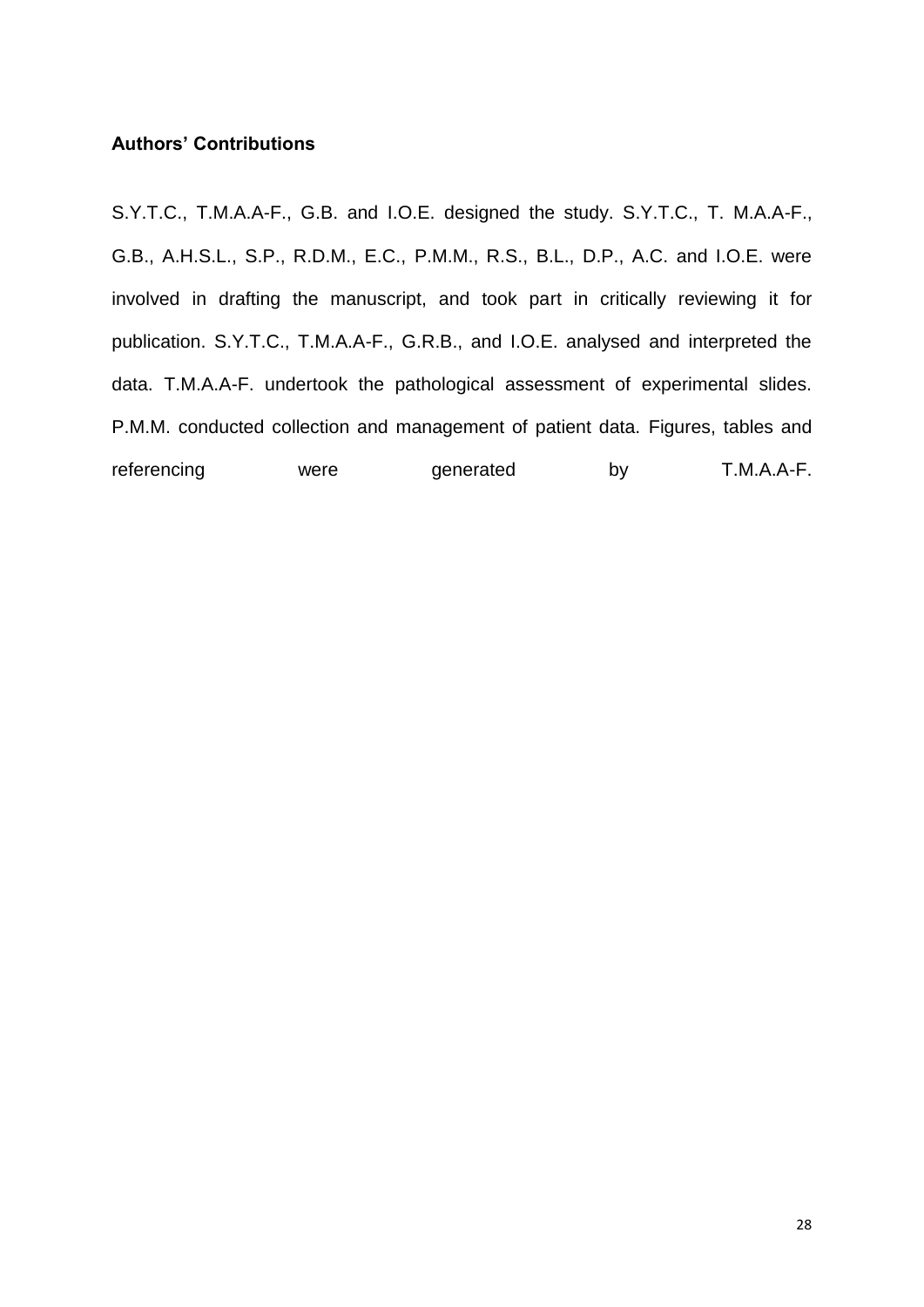### **References**

<span id="page-28-0"></span>1. Mauri D, Pavlidis N, Ioannidis JPA: Neoadjuvant Versus Adjuvant Systemic Treatment in Breast Cancer: A Meta-Analysis. Journal of the National Cancer Institute 97:188-194, 2005

<span id="page-28-1"></span>2. Thompson AM, Moulder-Thompson SL: Neoadjuvant treatment of breast cancer. Annals of Oncology 23:x231-x236, 2012

<span id="page-28-2"></span>Symmans WF, Peintinger F, Hatzis C, et al: Measurement of residual breast cancer burden to predict survival after neoadjuvant chemotherapy. J Clin Oncol 25:4414-22, 2007

<span id="page-28-3"></span>4. Gralow JR, Burstein HJ, Wood W, et al: Preoperative Therapy in Invasive Breast Cancer: Pathologic Assessment and Systemic Therapy Issues in Operable Disease. Journal of Clinical Oncology 26:814-819, 2008

<span id="page-28-4"></span>5. Fan F: Evaluation and reporting of breast cancer after neoadjuvant chemotherapy. OPJ 3:58-63, 2009

<span id="page-28-5"></span>6. von Minckwitz G, Untch M, Blohmer J-U, et al: Definition and impact of pathologic complete response on prognosis after neoadjuvant chemotherapy in various intrinsic breast cancer subtypes. Journal of Clinical Oncology 30:1796-1804, 2012

7. Schott AF, Hayes DF: Defining the Benefits of Neoadjuvant Chemotherapy for Breast Cancer. Journal of Clinical Oncology 30:1747-1749, 2012

8. Martin ST, Heneghan HM, Winter DC: Systematic review and meta-analysis of outcomes following pathological complete response to neoadjuvant chemoradiotherapy for rectal cancer. British Journal of Surgery 99:918-928, 2012

<span id="page-28-6"></span>9. Rastogi P, Anderson SJ, Bear HD, et al: Preoperative Chemotherapy: Updates of National Surgical Adjuvant Breast and Bowel Project Protocols B-18 and B-27. Journal of Clinical Oncology 26:778-785, 2008

<span id="page-28-7"></span>10. Debled M, Mauriac L: Neoadjuvant chemotherapy: are we barking up the right tree? Annals of Oncology 21:675-679, 2010

11. Wolff AC, Hammond ME, Schwartz JN, et al: American Society of Clinical Oncology/College of American Pathologists guideline recommendations for human epidermal growth factor receptor 2 testing in breast cancer. J Clin Oncol 25:118-45, 2007

12. Hammond ME, Hayes DF, Wolff AC, et al: American Society of Clinical Oncology/College of American Pathologists guideline recommendations for immunohistochemical testing of estrogen and progesterone receptors in breast cancer. J Oncol Pract 6:195-7, 2010

13. Singletary SE, Allred C, Ashley P, et al: Revision of the American Joint Committee on Cancer Staging System for Breast Cancer. Journal of Clinical Oncology 20:3628-3636, 2002

<span id="page-28-8"></span>14. Harrell JF: Regression modelling strategies: With applications to linear models, logistic regression, and survival analysis. New York, Springer-Verlag 2001

<span id="page-28-9"></span>15. Jemal A, Ward E, Thun M: Recent trends in breast cancer incidence rates by age and tumour characteristics among U.S. women. Breast Cancer Research 9:R28, 2007

<span id="page-28-10"></span>16. Sahoo S, Lester SC: Pathology of Breast Carcinomas After Neoadjuvant Chemotherapy: An Overview With Recommendations on Specimen Processing and Reporting. Archives of Pathology & Laboratory Medicine 133:633-642, 2009

<span id="page-28-11"></span>17. Nabholtz J-M, Riva A: Taxane/Anthracycline Combinations: Setting a New Standard in Breast Cancer? The Oncologist 6:5-12, 2001

<span id="page-28-12"></span>18. Kattan MW: Judging New Markers by Their Ability to Improve Predictive Accuracy. Journal of the National Cancer Institute 95:634-635, 2003

<span id="page-28-13"></span>19. Jeruss JS, Mittendorf EA, Tucker SL, et al: Combined Use of Clinical and Pathologic Staging Variables to Define Outcomes for Breast Cancer Patients Treated With Neoadjuvant Therapy. Journal of Clinical Oncology 26:246-252, 2008

<span id="page-28-14"></span>20. Rodenhuis S, Mandjes IAM, Wesseling J, et al: A simple system for grading the response of breast cancer to neoadjuvant chemotherapy. Annals of Oncology 21:481- 487, 2010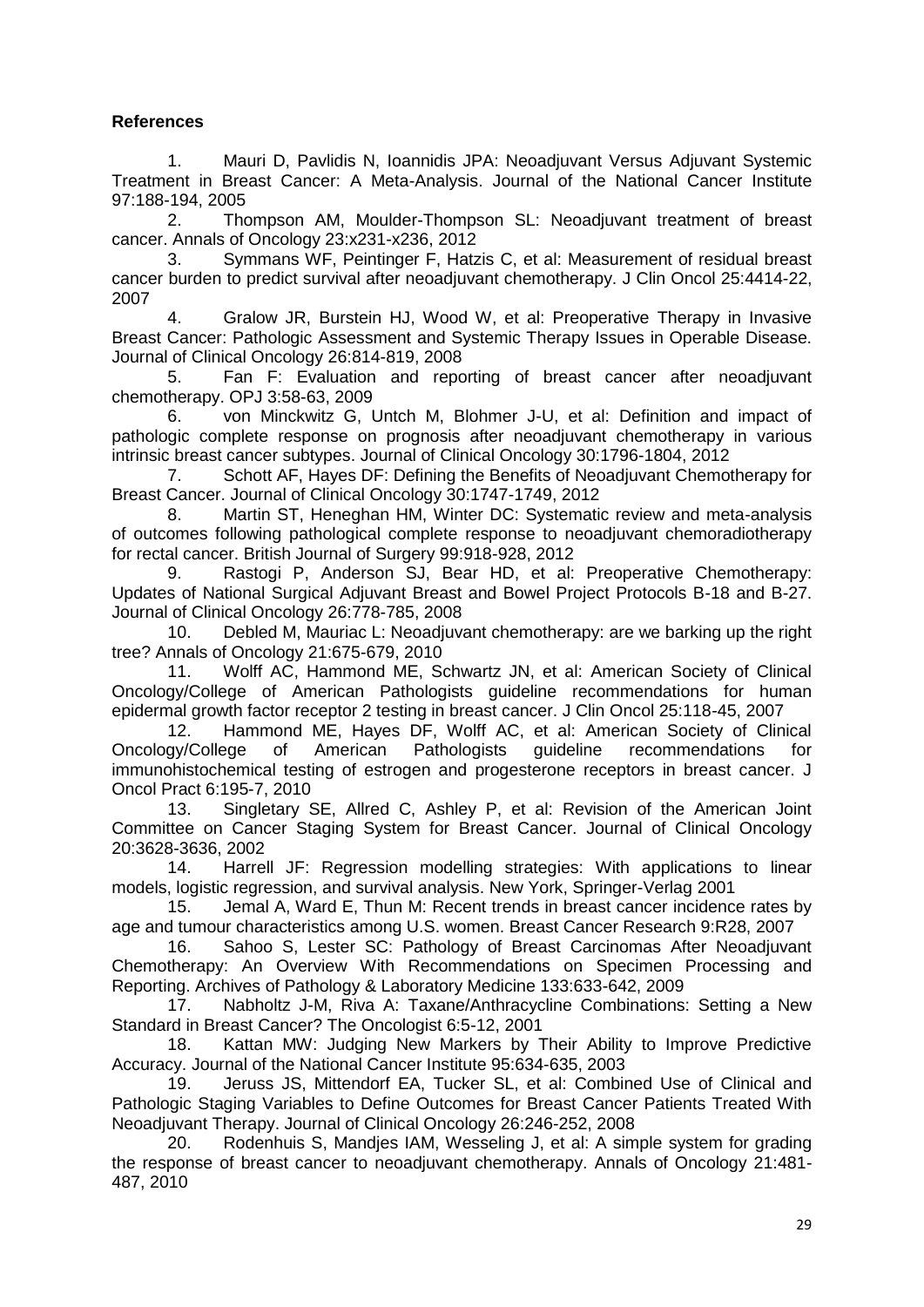<span id="page-29-0"></span>21. Bear HD, Anderson S, Smith RE, et al: Sequential Preoperative or Postoperative Docetaxel Added to Preoperative Doxorubicin Plus Cyclophosphamide for Operable Breast Cancer: National Surgical Adjuvant Breast and Bowel Project Protocol B-27. Journal of Clinical Oncology 24:2019-2027, 2006

<span id="page-29-1"></span>22. Pinder SE, Provenzano E, Earl H, et al: Laboratory handling and histology reporting of breast specimens from patients who have received neoadjuvant chemotherapy. Histopathology 50:409-417, 2007

<span id="page-29-2"></span>23. Lyman GH, Giuliano AE, Somerfield MR, et al: American Society of Clinical Oncology Guideline Recommendations for Sentinel Lymph node Biopsy in Early-Stage Breast Cancer. Journal of Clinical Oncology 23:7703-7720, 2005

<span id="page-29-3"></span>24. Katz A, Strom EA, Buchholz TA, et al: The influence of pathologic tumour characteristics on locoregional recurrence rates following mastectomy. International journal of radiation oncology, biology, physics 50:735-742, 2001

<span id="page-29-4"></span>25. Chen AM, Meric-Bernstam F, Hunt KK, et al: Breast Conservation After Neoadjuvant Chemotherapy: The M.D. Anderson Cancer Center Experience. Journal of Clinical Oncology 22:2303-2312, 2004

<span id="page-29-5"></span>26. Sharkey FE, Addington SL, Fowler LJ, et al: Effects of preoperative chemotherapy on the morphology of resectable breast carcinoma. Mod Pathol 9:893-900, 1996

<span id="page-29-6"></span>27. Lobbes M, Prevos R, Smidt M: Response monitoring of breast cancer patientsreceiving neoadjuvant chemotherapy using breast MRI – a review of current knowledge. journal of Cancer Therapeutics and Research 1, 2012

<span id="page-29-7"></span>28. Marinovich ML, Macaskill P, Irwig L, et al: Meta-analysis of agreement between MRI and pathologic breast tumour size after neoadjuvant chemotherapy. Br J Cancer 109:1528-1536, 2013

<span id="page-29-8"></span>29. Partridge SC, Gibbs JE, Lu Y, et al: MRI Measurements of Breast Tumour Volume Predict Response to Neoadjuvant Chemotherapy and Recurrence-Free Survival. American Journal of Roentgenology 184:1774-1781, 2005

<span id="page-29-9"></span>30. Chen J-H, Su M-Y: Clinical Application of Magnetic Resonance Imaging in Management of Breast Cancer Patients Receiving Neoadjuvant Chemotherapy. BioMed Research International 2013:14, 2013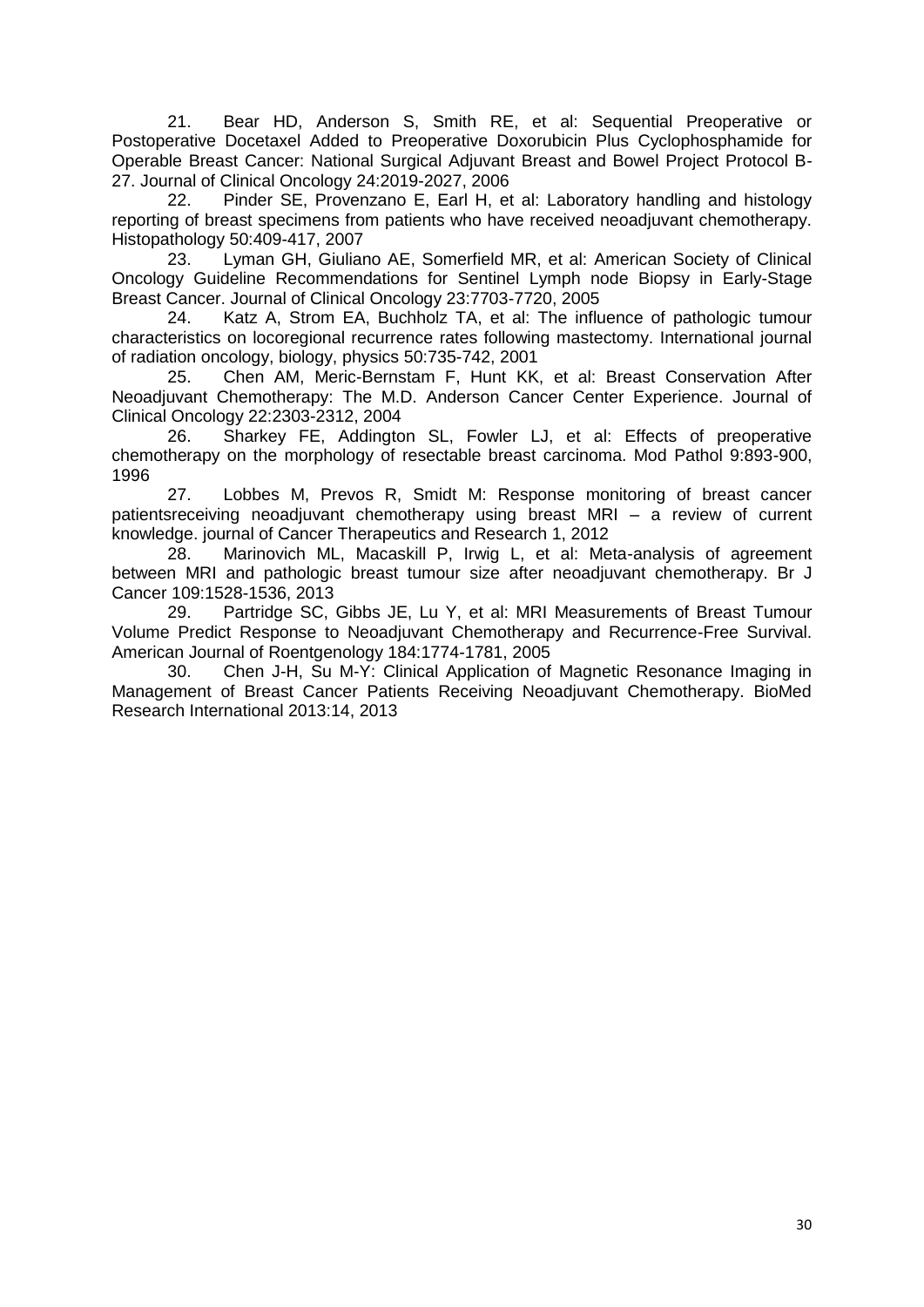| <b>Risk Factors</b>                         | Univariate analysis |        |       |               | <b>Multivariate analysis</b> |        |      |               |
|---------------------------------------------|---------------------|--------|-------|---------------|------------------------------|--------|------|---------------|
|                                             | <b>HR</b>           | 95% CI |       | p             | <b>HR</b>                    | 95% CI |      | p             |
| Age (continuous variable)                   | 1.03                | 1.01   | 1.06  | 0.005         |                              |        |      |               |
| Hormonal therapy (Yes, No)                  | 0.74                | 0.43   | 1.26  | 0.265         | 0.45                         | 0.25   | 0.81 | 0.008         |
| Adjuvant Chemotherapy (Yes, No)             | 1.56                | 0.89   | 2.74  | 0.118         |                              |        |      |               |
| <b>Presenting clinical tumour size</b>      | 1.01                | 1.00   | 1.02  | 0.003         |                              |        |      |               |
| Presenting histological grade (High)        | 0.91                | 0.53   | 1.57  | 0.744         |                              |        |      |               |
| Tumour type other than IDC-NST              | 1.47                | 0.76   | 2.86  | 0.253         |                              |        |      |               |
| <b>ER expression (negative)</b>             | 1.05                | 0.62   | 1.80  | 0.852         |                              |        |      |               |
| <b>HER2</b> status (overexpression)         | 0.76                | 0.37   | 1.57  | 0.463         |                              |        |      |               |
| <b>PR</b> expression (negative)             | 0.94                | 0.51   | 1.72  | 0.837         |                              |        |      |               |
| Triple negative phenotype (Yes, No)         | 0.96                | 0.54   | 1.71  | 0.894         |                              |        |      |               |
| Pathological TNM (yp TNM)                   |                     |        |       | $1.3x10^{-4}$ |                              |        |      |               |
| Stage 0<br>◻                                | 1.00                |        |       |               |                              |        |      |               |
| Stage I<br>□                                | 0.78                | 0.13   | 4.67  |               |                              |        |      |               |
| Stage II<br>□                               | 3.41                | 1.00   | 11.6  |               |                              |        |      |               |
| $\Box$<br>Stage III                         | 7.05                | 2.15   | 23.1  |               |                              |        |      |               |
| Residual inv CA size                        | 1.02                | 1.01   | 1.02  | $1.5x10^{-5}$ |                              |        |      |               |
| <b>Tumour size reduction</b>                | 0.26                | 0.13   | 0.54  | $2.6x10^{-4}$ | 0.99                         | 0.98   | 1.00 | 0.022         |
| Number of positive lymph nodes              | 1.06                | 1.03   | 1.09  | $1.6x10^{-4}$ | 1.05                         | 1.01   | 0.09 | 0.013         |
| Percentage of residual inv CA               | 1.02                | 1.01   | 1.03  | $1.0x10^{-5}$ |                              |        |      |               |
| <b>Extension and distribution of Inv CA</b> |                     |        |       | $4.6x10^{-4}$ |                              |        |      |               |
| No invasive/scattered cells<br>◻            | 1.00                |        |       |               |                              |        |      |               |
| $\Box$<br>One focus or scattered foci       | 2.40                | 0.93   | 6.33  |               |                              |        |      |               |
| □<br>Nests, groups or sheets                | 5.50                | 5.51   | 14.55 |               |                              |        |      |               |
| Absence of fibrosis                         | 4.14                | 2.40   | 7.16  | $4.0x10^{-7}$ | 3.65                         | 2.07   | 6.45 | $8.0x10^{-6}$ |
| <b>Presence of LVI</b>                      | 3.04                | 1.77   | 5.23  | $6x10^{-5}$   | 2.17                         | 1.20   | 3.89 | 0.010         |
| Presence of ductal carcinoma in situ        | 1.60                | 0.93   | 2.86  | 0.088         |                              |        |      |               |

**Table (1):** Univariate and multivariate backward step-wise analysis for factors associated with disease free survival (DFS) in the training cohort.

IDC-NS; invasive ductal carcinoma-no special type, ER; oestrogen receptor, PR; progesterone

receptor, HER2; human epidermal receptor 2, inv-CA; invasive carcinoma, LVI; Lymphovascular invasion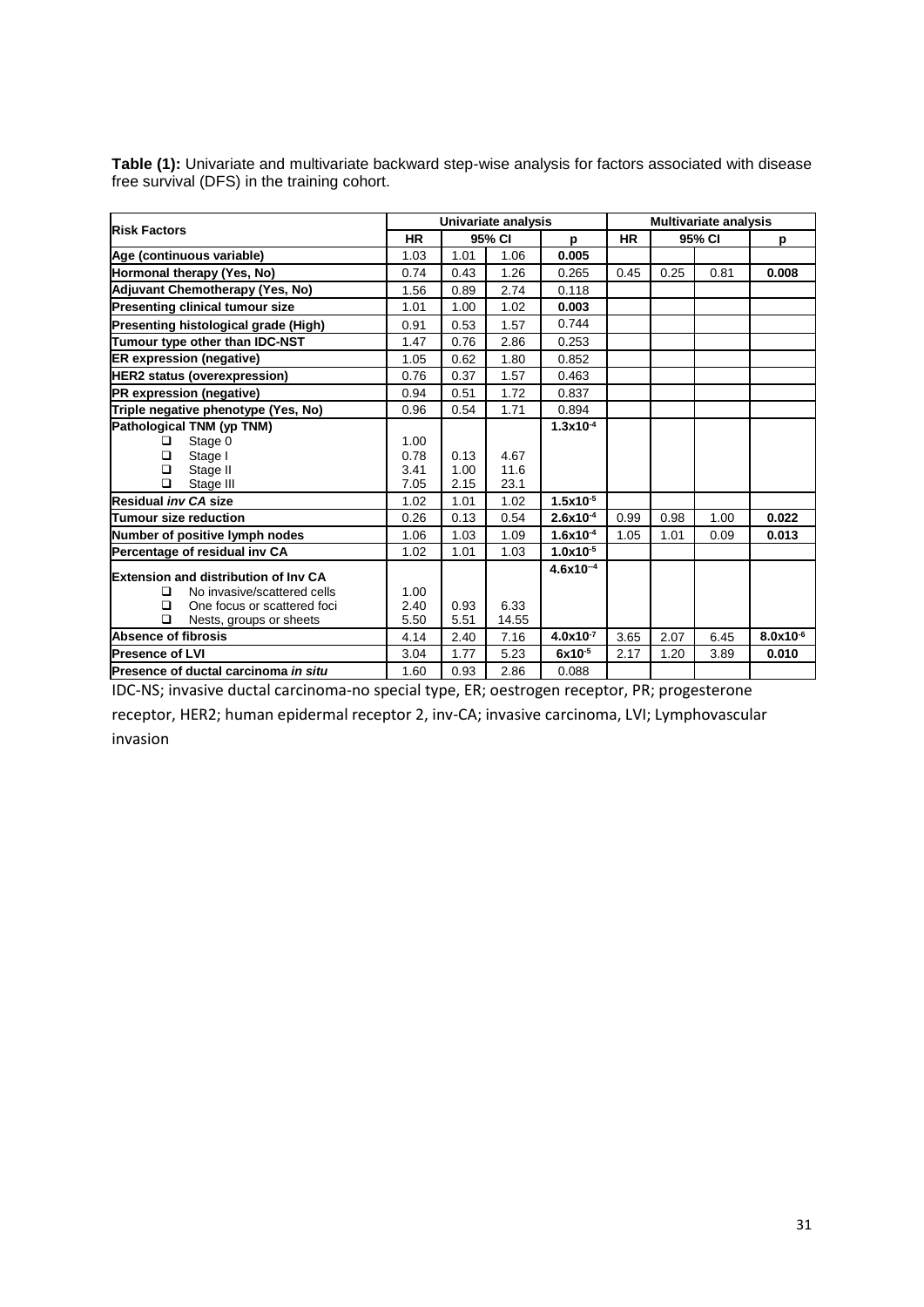## **Figure legends**

**Figure 1: A-C.** Multivariable Cox proportional hazards regression analyses for disease free survival (**DFS; left panel)** and corresponding forest plots **(Right panel).**  Comparison of Nottingham clinico-pathological response index (NPRI) score (as continuous variable) with known prognostic clinico-pathological factors including: pathological complete response (pCR vs. non-pCR), residual cancer burden (RCB) score, presenting clinical TNM (Tumour, Node and Metastases) stage (II vs. III), revised pathological TNM stage (yp-TNM; stage 0 vs. I/II/III), histological grade based on Nottingham grading system (1 vs. 2/3), ER (oestrogen receptor) expression status (negative vs. positive), HER2 (human epidermal receptor 2) overexpression/amplification status (overexpression/amplification vs. no overexpression/amplification), adjuvant chemotherapy, adjuvant hormonal therapy, neoadjuvant therapy (if applicable) and age at diagnosis (≤54 vs. ≥55 years) in the training **(A),** internal validation (**B)** and external validation (**C)** cohorts. Solid squares represent the hazard ratio (HR) of recurrence and open-ended horizontal lines represent the 95% confidence intervals (CIs). All p values were calculated using Cox proportional hazards analysis and p < 0.05 was considered as statistical significant p value. AC: Anthracycline, T: Taxane, AC-T: Anthracycline and Taxane.

**Figure 2:** Receiver operating characteristic **(ROC)** analysis of Nottingham clinicopathological response index (NPRI) score and other clinico-pathological covariates were performed for predicting disease free survival in the training (**A)**, internal validation **(B)** and external validation **(C)** cohorts. The area under the curve (AUC) was calculated for ROC curves, and sensitivity and specificity was calculated to assess the performance of residual cancer burden (RCB) alone (1), NPRI alone (2), and \* a statistical prognostic model that constructed based on multivariable Cox proportional hazards incorporating known clinico-pathological prognostic variables including: pathological complete response (pCR), RCB score, presenting clinical TNM (Tumour, Node and Metastases) stage, revised pathological TNM stage (yp-TNM) stage, histological grade based on Nottingham grading system, ER (oestrogen receptor) expression status, HER2 (human epidermal receptor-2) status, and age at diagnosis (3). \*\* ROC analysis was also performed for the aforementioned prognostic model after incorporating the NPRI score (4). Dashed grey lines indicate the 45º angle tangent line marked at a point that provides best discrimination between true positives and false positives, assuming that false positives and false negatives have similar costs. AC: Anthracycline, T: Taxane, AC-T: Anthracycline and Taxane.

**Figure 3:** Kaplan Meier curves and lifetime table showing disease free survival **(upper panel)** and breast cancer specific survival **(lower panel)** in the training **(A)**, internal validation (**B),** and external validation **(C)** cohorts stratified according to Nottingham clinicopathological response index- prognostic groups (NPRI-PGs). See text for details. AC: Anthracycline, T: Taxane, AC-T: Anthracycline and Taxane.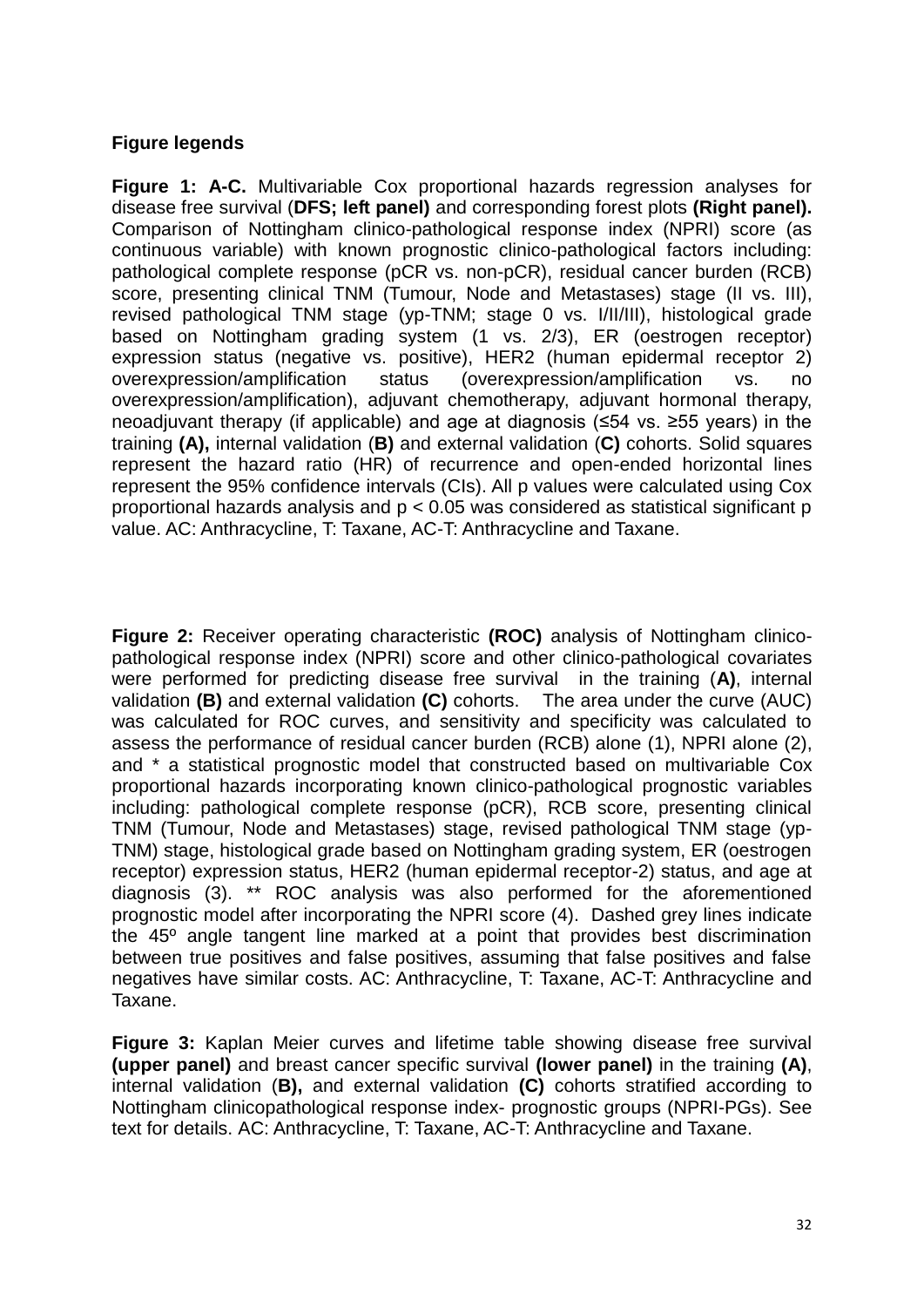**Figure 4: A-D**. **A-D.** Kaplan Meier curves showing DFS of oestrogen receptor (ER) positive **(A),** ER-negative **(B),** HER2 overexpression/amplification **(C)** and triple negative **(D)** breast cancer patients, stratified according to NPRI- prognostic groups (NPRI-PGs). **E.** Kaplan Meier curves showing DFS of presenting clinical TNM stage III stratified according to NPRI-PGs. **F.** Kaplan Meier curves showing DFS of revised pathological TNM stage II (yp-TNM stage II; **F**) and yp-TNM stage III **(G)** patients stratified according to NPRI-PGs. Kaplan Meier curves showing DFS of residual cancer burden (RCB) class II **(H)** and class III **(I)** patients in the training cohort stratified according to NPRI-PGs. See text for details. AC: Anthracycline, T: Taxane, AC-T: Anthracycline and Taxane.

**Figure 5:** Fitted polynomial function curves and equations for disease free survival (DFS, **A**) and breast cancer specific survival (BCSS; **B**) summarises a broad relationship between the Nottingham clinicopathological response index (NPRI) value and median 5 (dashed line) and 10 (solid line) year survivals in the training cohort.